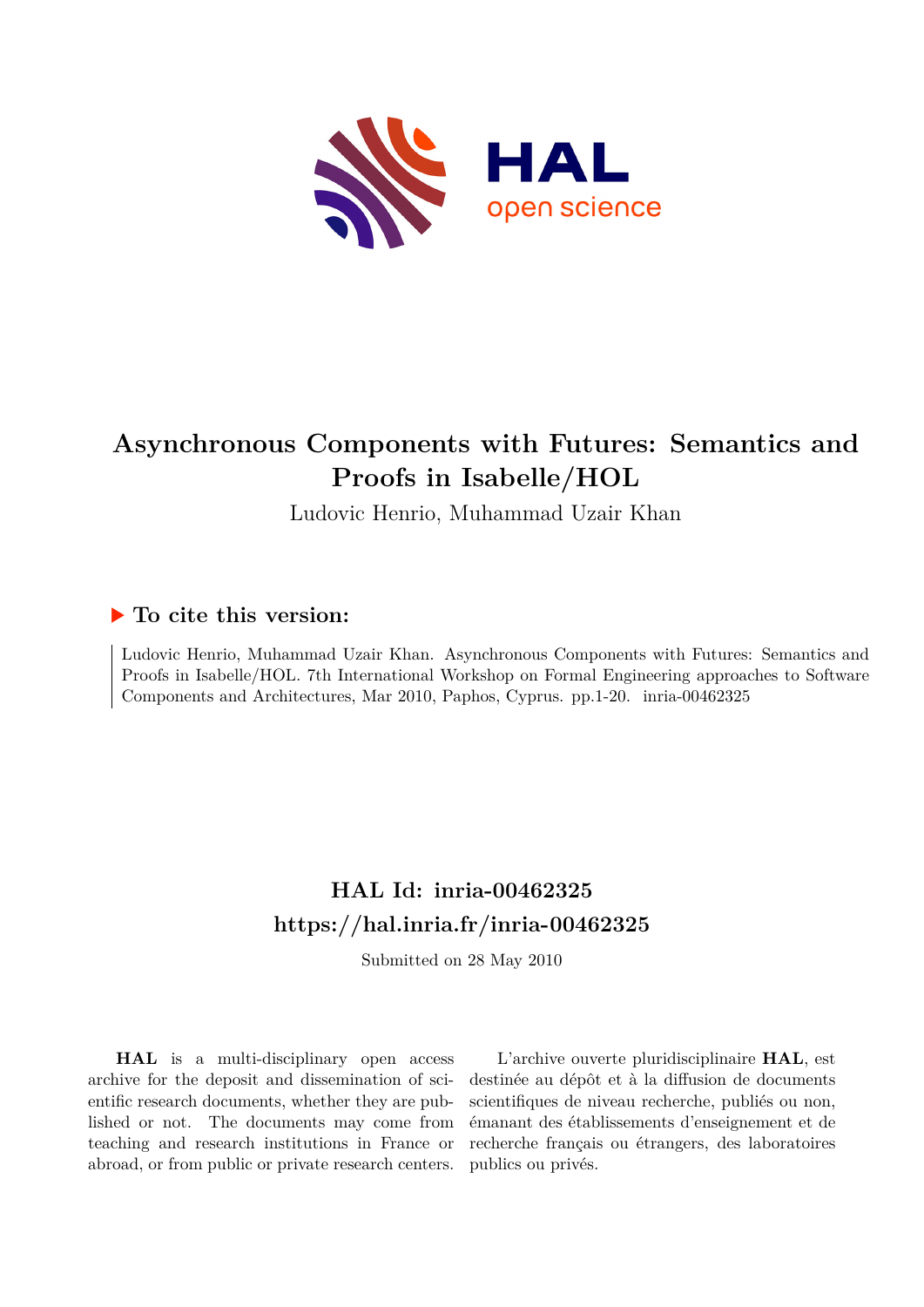# Asynchronous Components with Futures: Semantics and Proofs in Isabelle/HOL

## Ludovic Henrio and Muhammad Uzair Khan

 $INRIA - CNRS - I3S - University of the Nice. Sophia-Antipolis$ {ludovic.henrio, muhammad.khan}@inria.fr

#### Abstract

Components provide an easy to use programming paradigm allowing for better re-usability of application code. In the context of distributed programming, autonomous hierarchical components provide a simple model for creating efficient applications. This paper presents a model for distributed components communicating asynchronously using futures – placeholders for results. Our components communicate via asynchronous requests and replies where the requests are enqueued at the target component, and the invoker receives a future. Then, future references can be dispersed among components. When the result is available for a future, it needs to be transmitted to all interested components, as determined by a future update strategy. We present formal semantics of our component model incorporating formalisation of one such future update strategy. Our model has been mechanically formalised in Isabelle/HOL, together with the proof of properties. This approach validates the actual implementation of the future update strategy itself.

Keywords: Mechanised formalisation, Components, Futures, Distributed systems

## 1 Introduction

This paper is placed in the context of the GCM [\[1\]](#page-18-0) component model, and aims at proving the correctness of its reference implementation (ProActive/GCM). Components are designed to increase the re-usability of programs. For this a component is defined as a piece of software with well-defined server and client interfaces (also called input and output ports). To increase scalability of the model, components can be designed in a hierarchical way: each component can be composed of other components. To better benefit from the component structure, GCM is one of the component models where components are represented and can be manipulated at run-time; this allows dynamic reconfiguration and adaptability of component-based applications.

Our component model goes one step further in the autonomicity of the

This paper is electronically published in Electronic Notes in Theoretical Computer Science URL: www.elsevier.nl/locate/entcs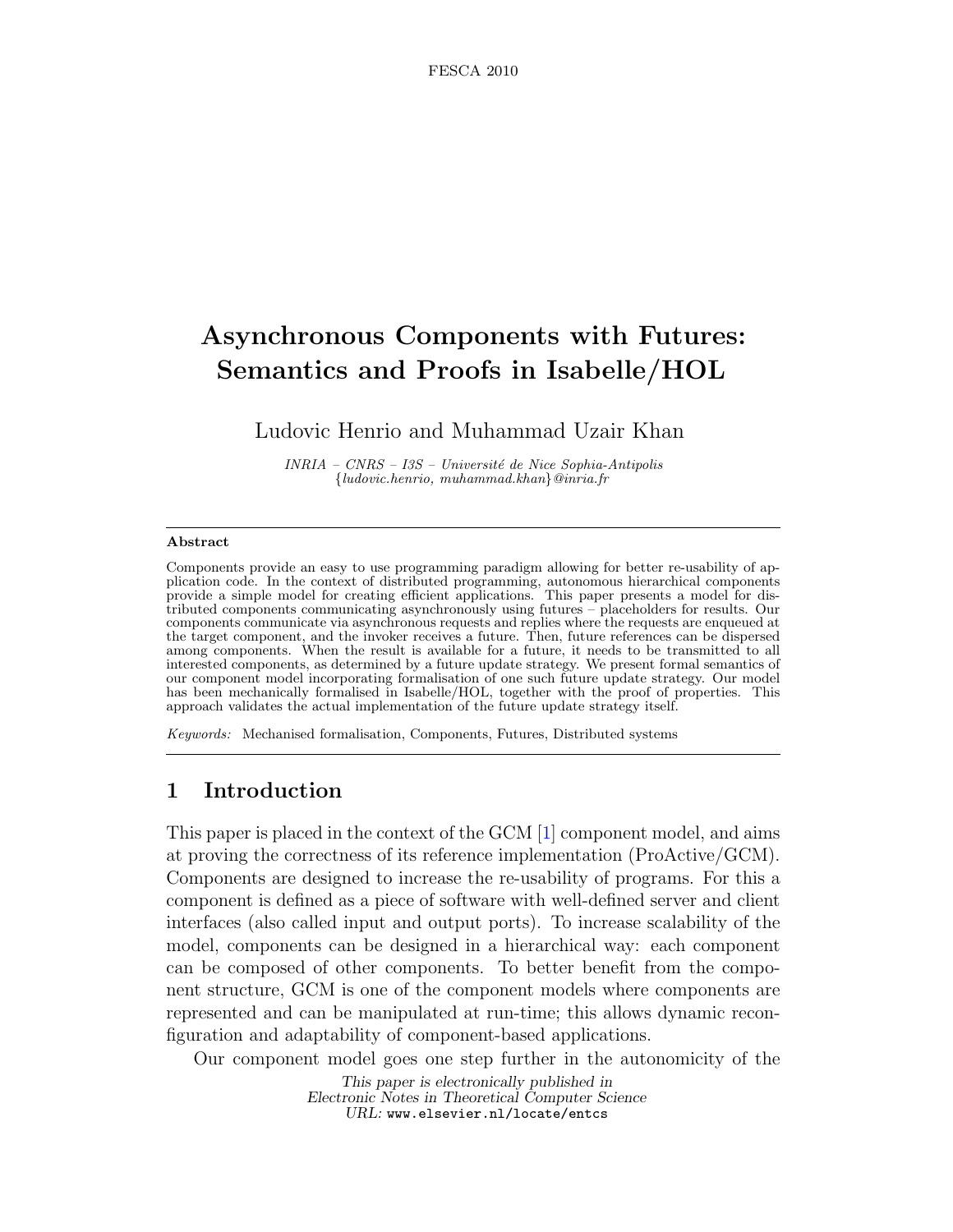components: each component is a unit of deployment and of concurrency, i.e. components only interact by asynchronous requests, each component has its own threads, and components do not share memory. In this context, structured communication impose the use of futures, empty objects representing an awaited result for such asynchronous requests. To increase asynchronism, our futures are first class; meaning a future may be passed as parameter of requests or as part of return values. As a consequence, futures spread everywhere. Under reasonable hypotheses, it has been shown that the order in which results are returned has no influence on the computation [\[4\]](#page-18-1).

Even when the execution is insensitive to the order in which futures are returned, in a real implementation of the component platform, a strategy has to be chosen to optimally perform the communication of results. We call  $fu$ ture update the operation that sends a result to replace a future reference; and future update strategies, the different ways of performing those operations. Formalising future updates is of little interest concerning the language properties, but it is crucial to study the implementation of this language. In order to prove the correctness of the implementation of GCM, our work aims at specifying formally future update strategies and proving correctness or efficiency properties on futures. This paper focuses on one particular strategy called *eager home*<sup>[\[10\]](#page-18-2)</sup>. Our contribution can be summarised as follows:

- Formal specification of the component model and the eager home strategy,
- Formalisation in a theorem prover, Isabelle/HOL [\[13\]](#page-18-3),
- Tools (lemmas, constructs) for expressing future update strategies and proving properties on components and futures,
- Mechanised proofs of correctness for future updates and registration.

To reflect the component model, we choose to specify the entire component structure (hierarchy, interfaces, bindings). One advantage is that we can navigate inside components, and directly reason on the application structure in the theorem prover. The second and even more important advantage is that it allows us to reason about component configuration and component reconfiguration, leading to the specification of an adaptive component model.

Our intent is to provide a reliable and strong basis for reasoning on futures and components. For this we prove a correctness property on the registration of futures along the reduction. The Isabelle/HOL development corresponding to this paper is already consequent and shows that: our model is adequate and precise, it can be used to reason about futures and components, and the specified future update strategy guarantees basic correctness properties.

This work is not restricted to the GCM component model, for example our formalisation should also provide a model for frameworks like Creol [\[9\]](#page-18-4).

Next section presents the related works, Section [3](#page-4-0) presents the principles of our component model and of future update strategies. Section [4](#page-8-0) defines the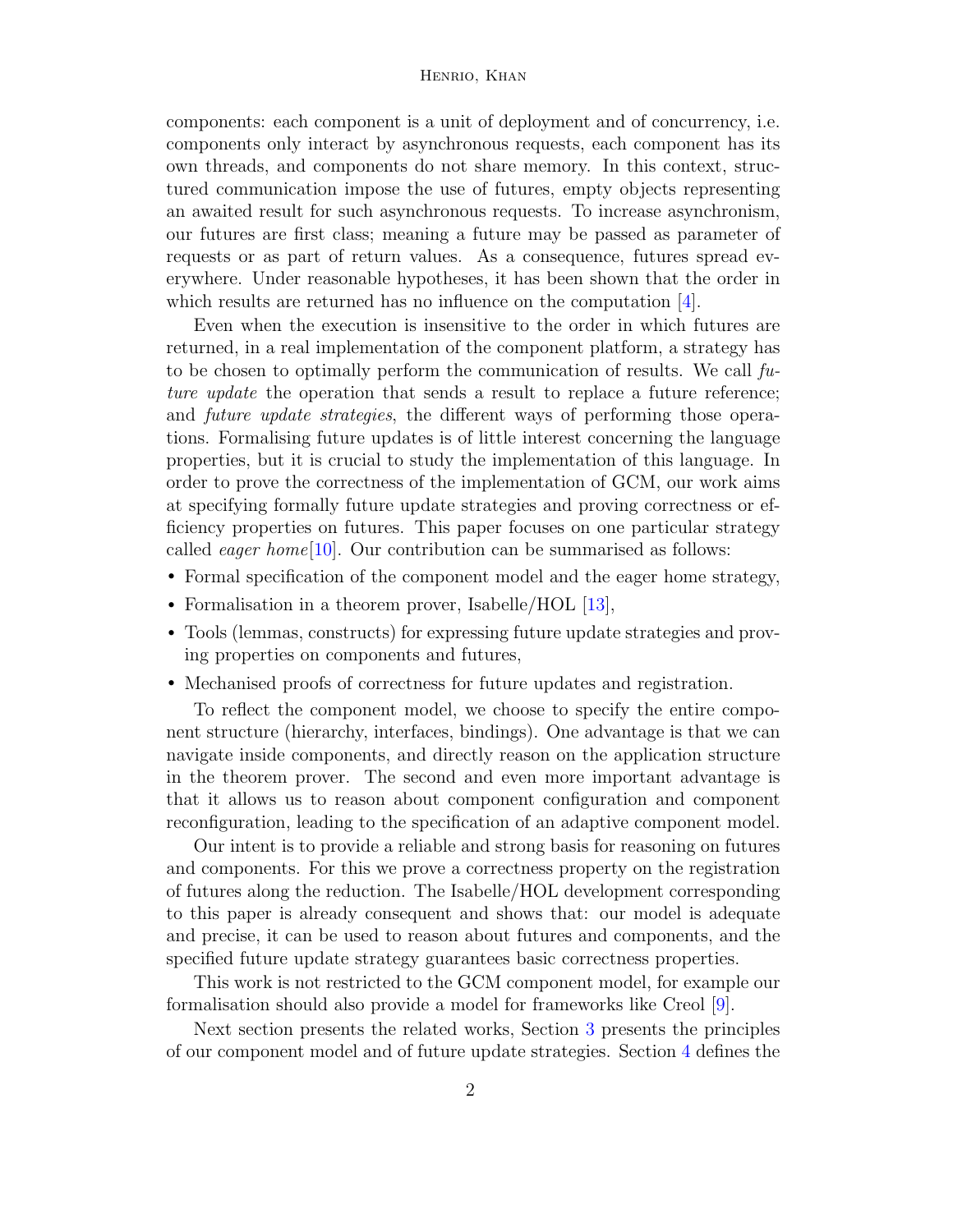semantics of our model. Formalisation is detailed in Section [5.](#page-14-0)

## 2 Related Works

Futures, first introduced in Multilisp [\[6\]](#page-18-5) and ABCL/1 [\[17\]](#page-19-0) are used as constructs for concurrency and data flow synchronisation. Futures are language constructs that improve concurrency in a natural and transparent way. Frameworks that make use of explicit constructs for creating futures include Mul-tilisp [\[6\]](#page-18-5),  $\lambda$ -calculus [\[12\]](#page-18-6), Creol [\[9\]](#page-18-4), SafeFuture API [\[16\]](#page-19-1), and ABCL/f [\[15\]](#page-19-2). In contrast, futures are created implicitly in frameworks like ASP [\[4\]](#page-18-1), AmbientTalk  $[5]$ , ProActive  $[3]$  and ASP<sub>fun</sub> [\[7\]](#page-18-9). In those object-oriented languages, implicit creation corresponds to asynchronous method invocation. A key benefit of the implicit creation is that no distinction is made between synchronous and asynchronous operations in the program. Additionally, the futures can be accessed explicitly or implicitly. In case of explicit access, operations like *claim* and *get, touch* are used to access the future  $(9,15)$ . For implicit access, operations that need the real value of an object (blocking operations) automatically trigger synchronisation with the future update operation.

#### Objects and futures

Creol [\[9\]](#page-18-4) allows explicit control over data-flow synchronisations. In [\[2\]](#page-18-10), Creol has been extended to support first class futures, although the future access is explicit (using get and await). ASP [\[4\]](#page-18-1) and ProActive [\[3\]](#page-18-8), have transparent first-class futures. Thus, the synchronisation is transparent and data-flow oriented. In AmbientTalk [\[5\]](#page-18-7), futures are also first-class and are transparently manipulated; but the future access is a non-blocking operation: it is an asynchronous call that returns another future. This avoids the possibility of a dead lock as there is no synchronisation.

This differs from the approach adopted in other frameworks where access to a future is blocking. In [\[9\]](#page-18-4), all processes interested in the future are registered as observers. When the result for the future is computed, all the registered observers are notified; this is very similar to eager-message based strategy as specified in [\[10\]](#page-18-2). In [\[16\]](#page-19-1) a safe extension to Java futures is proposed, but with explicit creation and access.

In [\[2\]](#page-18-10), the authors provide the semantics of an object-oriented language based on Creol [\[9\]](#page-18-4); it features active objects, asynchronous method calls, and futures. They provide a proof system for proving properties relating to concurrency. The model is multi-threaded, with only one thread active at a given time. Our approach is quite close to this work except that we study a component model featuring high level of abstraction, and hierarchical composition.

Also in the context of object-oriented languages,  $\text{ASP}_{\text{fun}}$  [\[7\]](#page-18-9) is closely related to this paper. It formalises a functional language featuring active objects,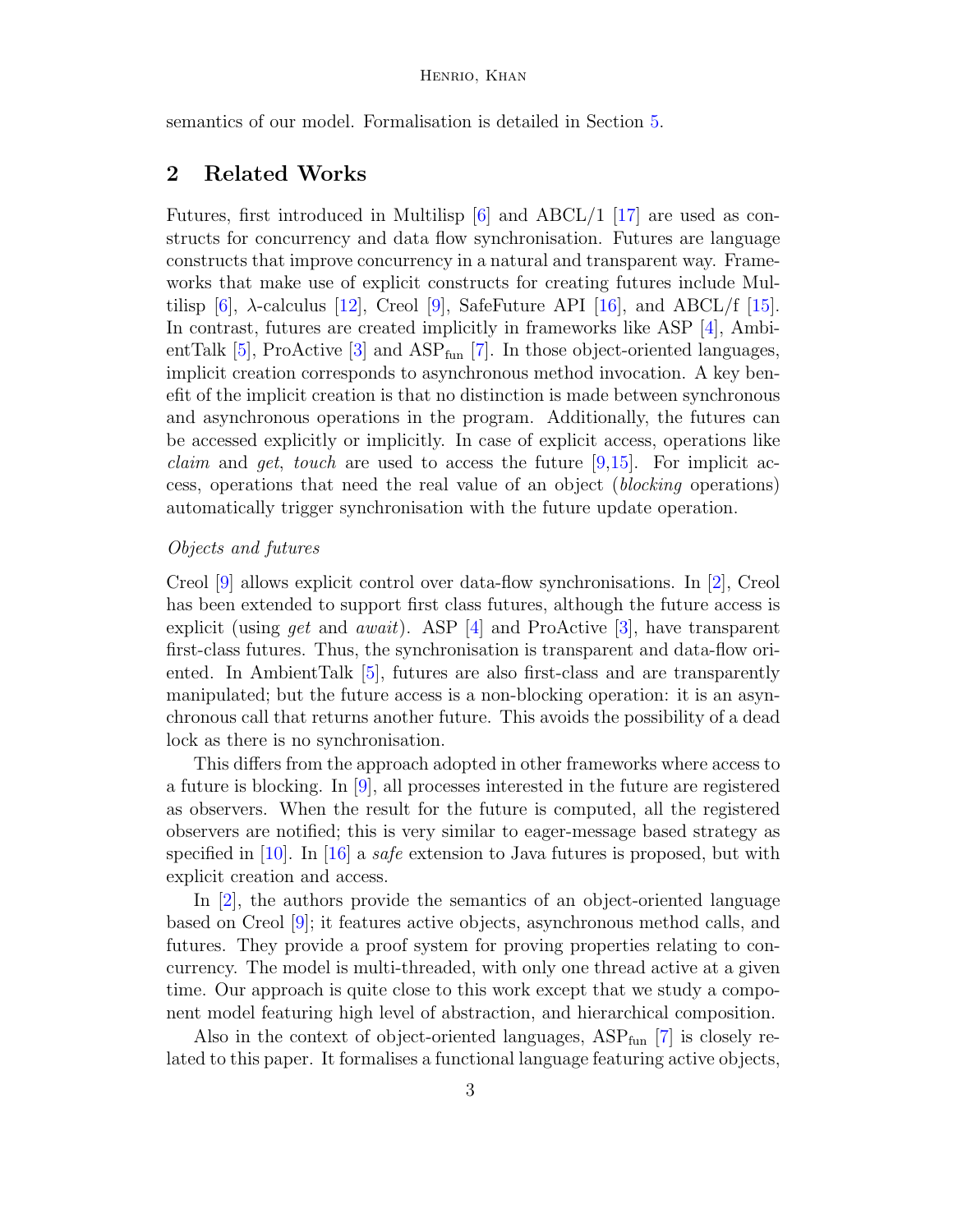asynchronous communication, first class futures, and a type system.

While the language provides for first class futures, it does not study future update strategies. Additionally, it does not deal with components.

#### Modeling components

In [\[11\]](#page-18-11), a formalisation of the Fractal component model using Alloy, a specification language, is presented. Fractal allows for hierarchical composition of components, and separation of functional and non-functional concerns. The authors provide a analyser to check the consistency of model, they define key invariants and other properties of interest. Compared to [\[11\]](#page-18-11), we consider asynchronous components and focus on the component dynamic behaviour. This is crucial when specifying future management procedures.

Our work extends [\[8\]](#page-18-12) which presents a component model giving a semantics to GCM, including hierarchical components, asynchronous communication, and first class futures. Building on the structural description provided in GCM, [\[8\]](#page-18-12) formalises the component composition and communication semantics in the presence of futures. In order to prove properties related to the implementation of futures, we have extended [\[8\]](#page-18-12) with the precise definition of future update strategies, including semantics and constructs for the management of futures. With mechanised proofs, we show that our formalisation is complete and enables proofs on properties on futures and their update strategies, thus ensuring correctness of the ProActive/GCM implementation.

## <span id="page-4-0"></span>3 An Asynchronous Component Model With Futures

This section defines a subset of the GCM model, but with a precisely defined semantics. This model incorporates hierarchical components, and asynchronous communication with futures, it uses a request-reply model.

#### <span id="page-4-1"></span>3.1 Component structure

Our model inherit most of its structure from GCM. GCM allows hierarchical composition of components. A coarse-grained component may be formed by composition of several fine-grained components. A component containing one or more subcomponents is referred to as a composite component. Primitive components do not contain other components, they are leaf-level components that implement the business functionality.

The only way to access a component is via its interfaces. *Client* interfaces allow the component to invoke operations on other components. On the other hand, *Server* interfaces receive invocations. Each client interface is plugged to a server interface. For this, a binding connects a client interface to the server interface that will receive messages sent by the client: requests transit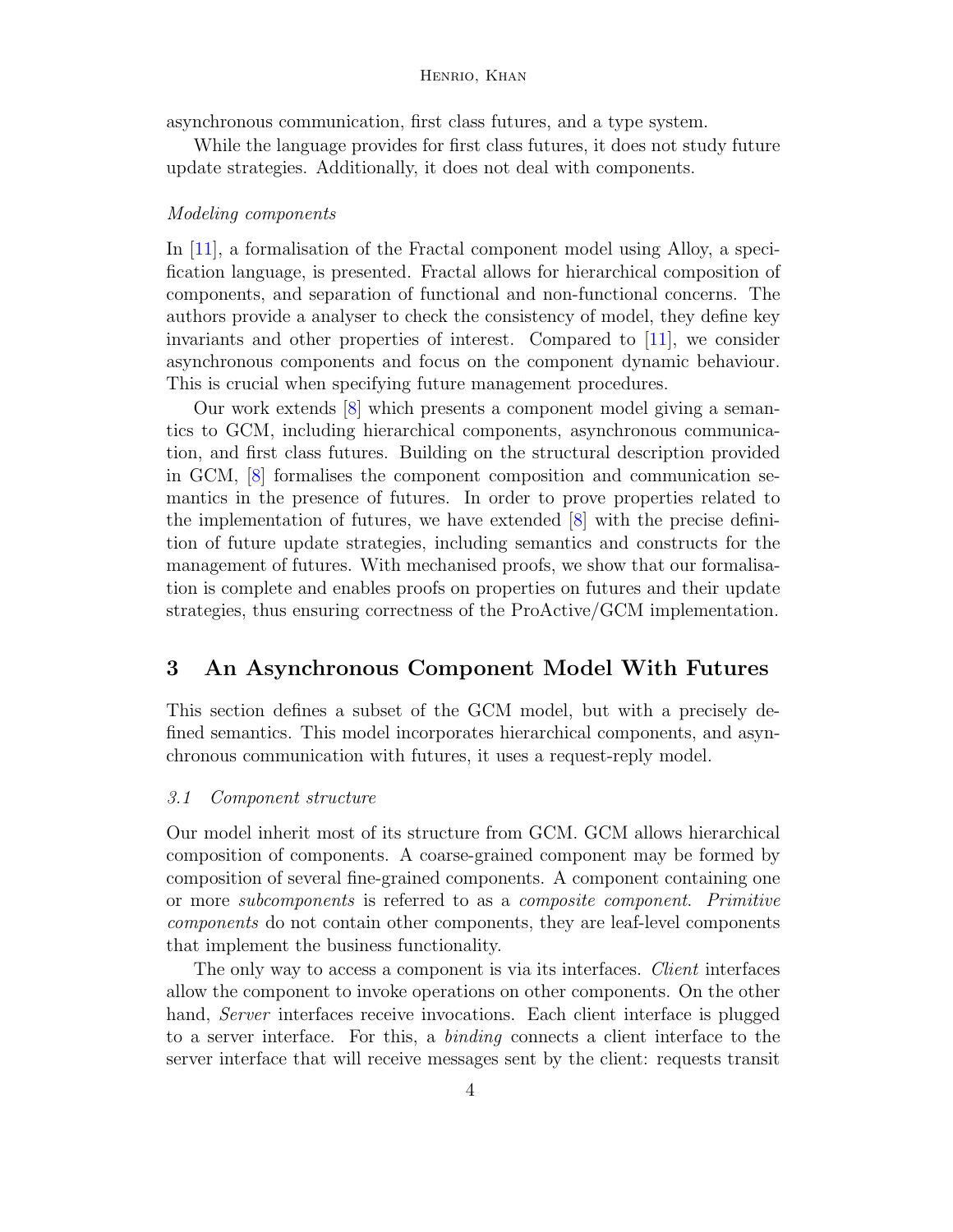

<span id="page-5-0"></span>Fig. 1. A composite GCM component

<span id="page-5-1"></span>Fig. 2. Component Behaviour

on bindings. GCM model allows for a client interface to be bound to multipleserve interfaces, but here, to simplify, bindings can only be one to one.

Figure [1](#page-5-0) shows a composite component containing two primitive components, along with bindings, and the various interfaces of the components. The interfaces exposed to subcomponents are referred as internal interfaces, while the external interfaces are the ones exposed to other components. In our model, all interfaces of a given component, external or internal must have distinct names. Additionally, each internal interface have a corresponding external interface of the same name; with the implication that a call received on a external (resp. internal) server interface will be passed unchanged to the corresponding internal (resp. external) client interface. A GCM component may have functional or non-functional interfaces. Our model only deals with the functional interfaces and as such, we have excluded the non-functional interfaces from our representation. Figure [2](#page-5-1) gives the internal structure of a component. It shows the request queue, the results list, and the future recipient list. All incoming requests are initially enqueued in the request queue. The requests are dequeued by the execution threads, and on the termination of execution (called "end of service"), the results are placed inside the results list. The future recipient list contains the components which need the results for a given request. When a result is produced, it is sent to all the components registered for it in the recipient list.

#### 3.2 Informal semantics

As discussed in the previous sections, our communication model is strictly a request-reply model with no shared memory. Components are the unit of concurrency though each component may serve multiple requests concurrently.

#### Communication model

We use a simple communication model relying on asynchronous request and replies. The only interaction between components is the communication by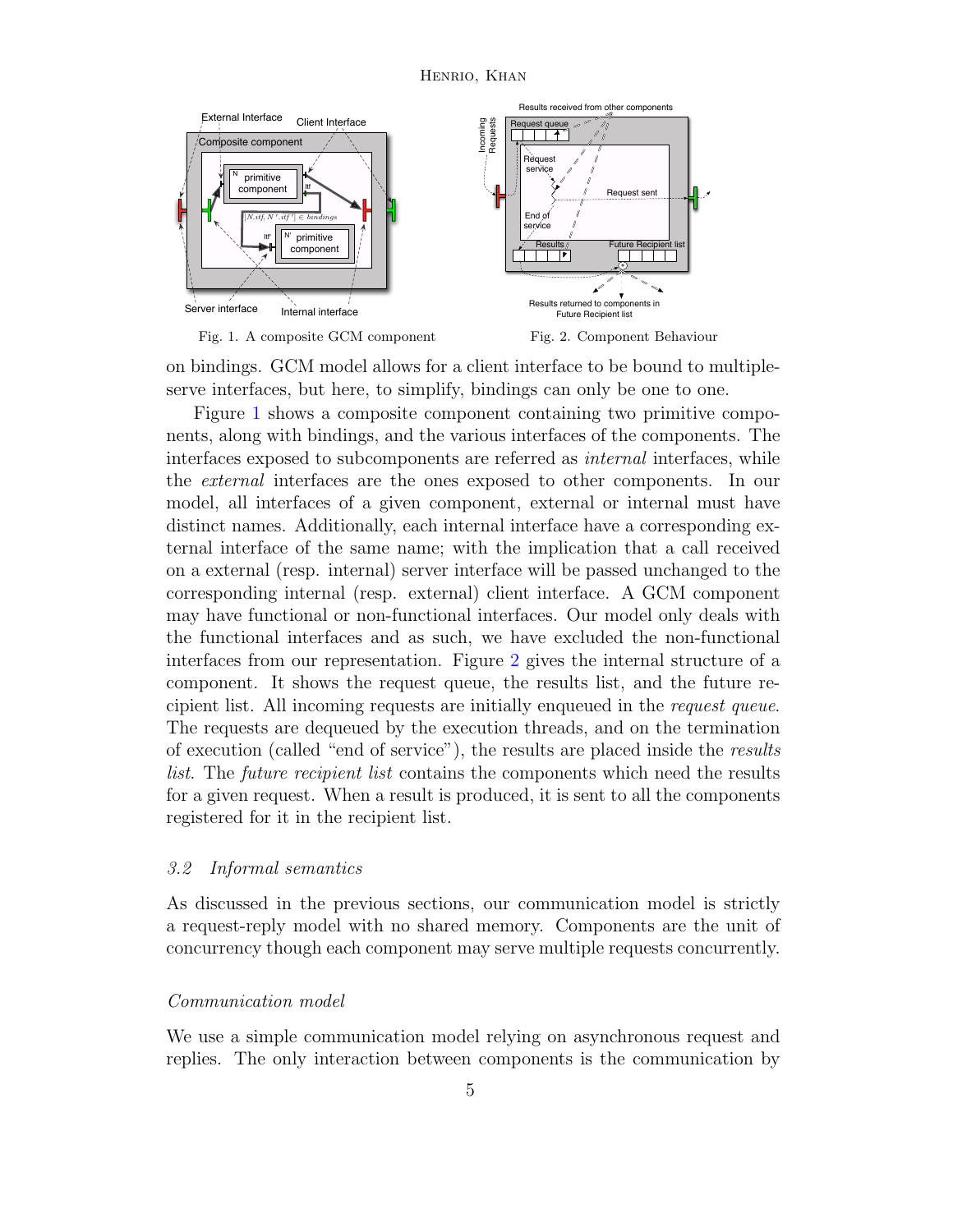means of requests. All request parameters are passed by copy semantics. There are no shared object/component references (except for futures). On the receiver side, the requests are enqueued in a *message queue*, which holds the messages until they can be treated by the receiver component. Our communication model is asynchronous. This means that the requests are not necessarily served/treated immediately upon arrival. Requests are only enqueued at the target component, then the component invoking the request can continue its execution without waiting for the result. Enqueuing a request is done synchronously but the receiver is always ready to receive a request.

To ensure transparent handling of asynchronous requests with results, we utilise futures. Futures are created automatically upon request invocation and represent the request result, while the treatment of the request is not finished. Once the result of the computation is available, the future is replaced by the result value. We refer to this as updating the future value. Our futures are both transparent and implicit: they are created and are updated automatically.

Access to a future for which the result value has not been received yet is a blocking operation. The thread accessing such a future is blocked until the result value becomes available. Futures are first class objects: no thread is blocked when a future is transferred as part of requests or results.

#### Component behaviour

Primitive components are the basic components that implement business logic and therefore can have any internal behaviour. They treat/serve requests in the order they choose, providing replies for all the requests they receive. They can call other components by emitting a request on one of their client interface. Each primitive component must always be able to accept a request (enqueued in its request queue), and to receive a result (that will replace a future reference). Once the service of a request is finished, the produced result is stored in the computed results, which is a mapping between futures and computed values. It can then be transmitted to other components, as determined by the future update strategy.

As opposed to the primitive components, the behaviour of the composite components is strictly defined. Composite components serve the requests in a FIFO order, delegating the requests to other internal or external components. As mentioned in Section [3.1,](#page-4-1) a request received at a composite component is delegated unchanged to a bound component. Overall, a request is emitted by a client interface of a primitive component, and received unchanged by the server interface of the primitive component that is (indirectly) bound to it; this request might transit through several composite components and bindings.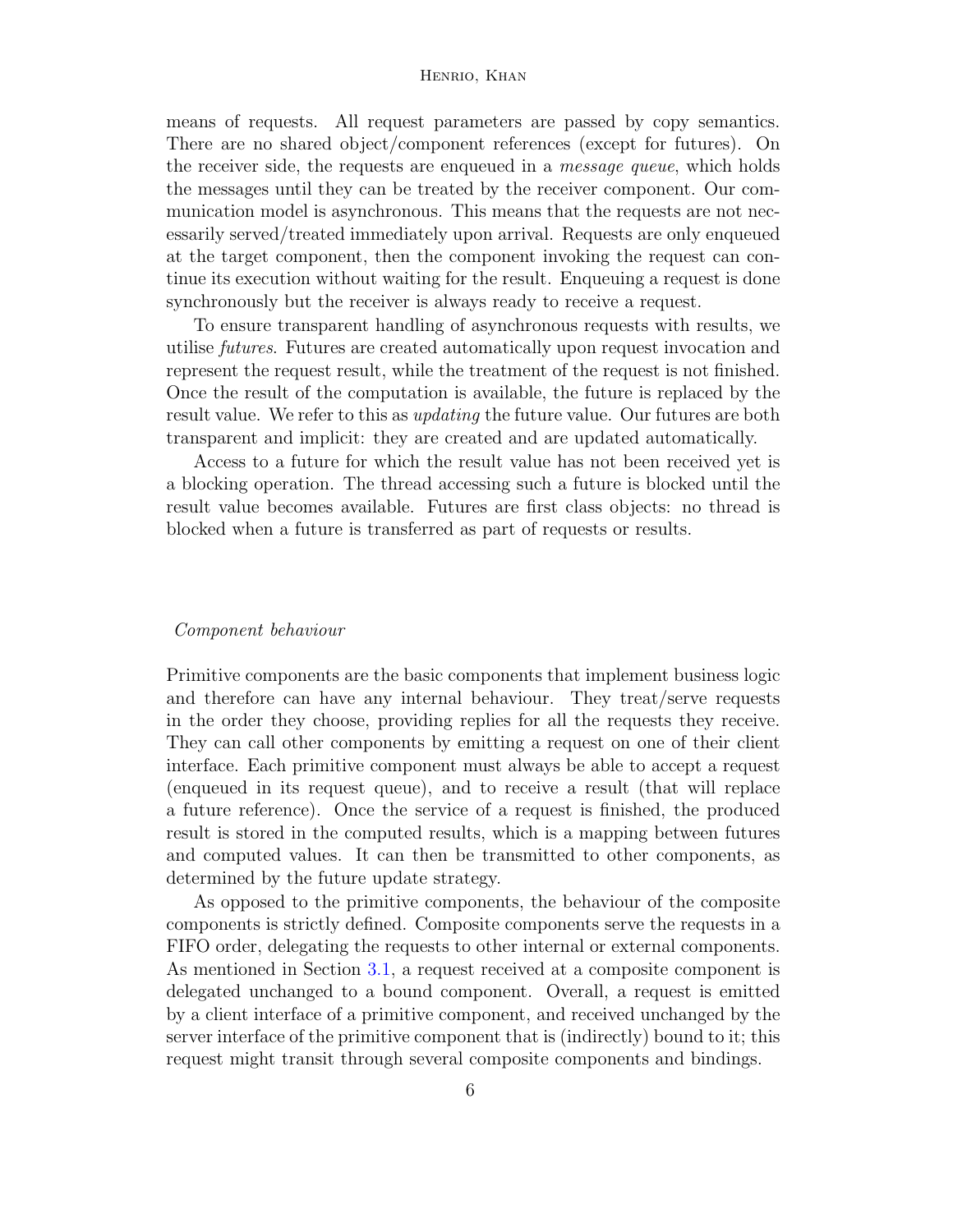#### 3.3 Future update strategies

In a real implementation, updating a future value is not a simple task. Futures may be spread over a number of components, all requiring the future value. Additionally futures can appear in computed results, message queue, and current state of each component. To update all these futures efficiently, future update schemes have to be devised. The chosen scheme must ensure that any component needing a result that has been computed, receives it.

First class futures can be updated using different strategies [\[4](#page-18-1)[,10,](#page-18-2)[14\]](#page-18-13). We classify those strategies as either eager or lazy. Strategies are called eager when all the references to a future are updated as soon as the future value is calculated. They are called lazy if futures are only updated upon need, which minimises communications but increase the time spent waiting for the future value. Two eager strategies can be envisioned. Eager forward strategy, where each component remembers only the components to which it has sent the futures, and forward them the values when they become available; flow of future updates is along the same path as the futures themselves. On the other hand, in eager home strategy, each component is responsible for sending the future value to all components which have a reference to the future. For this, all components receiving the future must register themselves as a future recipient. Finally, the *lazy home* strategy is the lazy version of eager home strategy where the future values are transferred on-demand: accessing a future reference triggers the future update.



<span id="page-7-0"></span>Fig. 3. Future registration

<span id="page-7-1"></span>Fig. 4. Future update

Based on our component structure, we can derive semantics using any of the above mentioned strategies. All three strategies are semantically equivalent, as demonstrated in ASP  $[4]$ . Eager-forward strategy is simpler to implement as the flow of future updates follow the same path as the futures themselves. Therefore each component needs to remember only the component to which it has transferred the future. On the other hand, for the home-based strategies, the component serving the request needs to know about all components to which results should be sent. This is achieved by registering all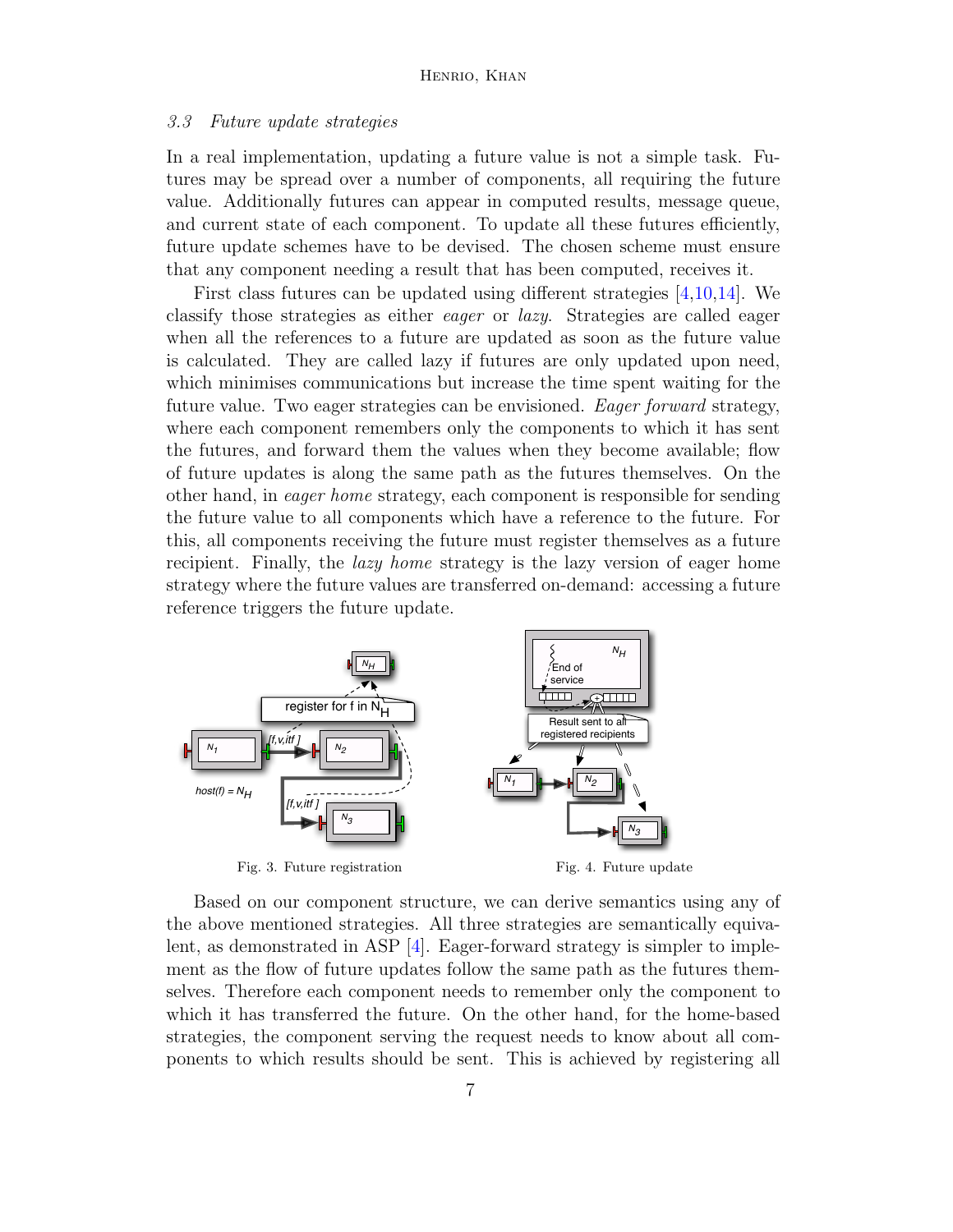components that require the future value with the component serving the request. Such registrations are more complex as compared to simple mechanism used in eager forward strategy. Eager-home and lazy-home strategies are similar in nature, the only deference being the on-demand nature of component registration in lazy strategy. For eager-home strategy, every forwarded future has to be registered with the component computing its value; including futures inside request parameters and result values. Registration mechanism for the lazy strategy is simpler because it is only triggered on future access. To conclude, eager-home strategy is the more complex strategy and we selected it for this paper in order to show that strategy can be formalised, and its properties shown. Finally, our formalisation can also be used in the context of Creol [\[9\]](#page-18-4), which uses a update mechanism similar to eager-home.

Figure [3](#page-7-0) shows the registration process for a future  $f$  which will be computed by the component  $N_H$ .  $N_1$ ,  $N_2$  and  $N_3$  all have references to the future f, and consequently register with  $N_H$ . Once the result is computed,  $N_H$  sends this result to all registered components  $(N_1, N_2, \text{ and } N_3)$  as shown in Figure [4.](#page-7-1)

### <span id="page-8-0"></span>4 Formal Model

In this paper, we build on the formal model presented in [\[8\]](#page-18-12), adding precise semantics for the future update mechanism. We start this section by the general notations, and gradually move to more component and GCM specific notations. The resultant model has been formalised  $\frac{1}{1}$  $\frac{1}{1}$  $\frac{1}{1}$  in Isabelle/HOL [\[13\]](#page-18-3).

#### 4.1 Structure and notations

We denote lists as  $[a_i]^{i\in 1..n}$ , while  $\{a_i\}^{i\in 1..n}$  is used for a finite set. Pairs are represented with the notation  $(a, b)$ . A number of operators are used in our formalism. The operator # is the list append operation whereas  $[a_i]^{i\in 1..n} \setminus b$ removes b from the list  $[a_i]^{i \in 1..n}$  whatever its position is. We use the notation  $[a_i \mapsto b_i]^{i\in 1..n}$  to indicate a mapping from  $a_i$  to  $b_i$ . A new entry is added to an existing mapping simply by  $([a_i \mapsto b_i]^{i \in 1..n})[c \mapsto d]$ .  $([a_i \mapsto b_i]^{i \in 1..n})[c \mapsto \emptyset]$ removes the entry corresponding to  $c$  in the mapping, if it exists.

Let f range over futures, v range over values, it f range over interfaces and C range over components. Additionally, S denotes a composite component representing the component system (all components currently instantiated). A future f is a pair (identifier, component name):  $f := (id, N)$ . id is a unique identifier for the future, while  $N$  is the name of the component computing the value of the future. Similarly, we define a value  $v$  as a pair ("object") value", set of referenced futures):  $v ::= (V, f_i^{i \in 1..n})$ , where "object value"  $(V)$ is a structure representing the values of the underlying language but that

<span id="page-8-1"></span>Prototype specification available at <www.inria.fr/oasis/Ludovic.Henrio/misc>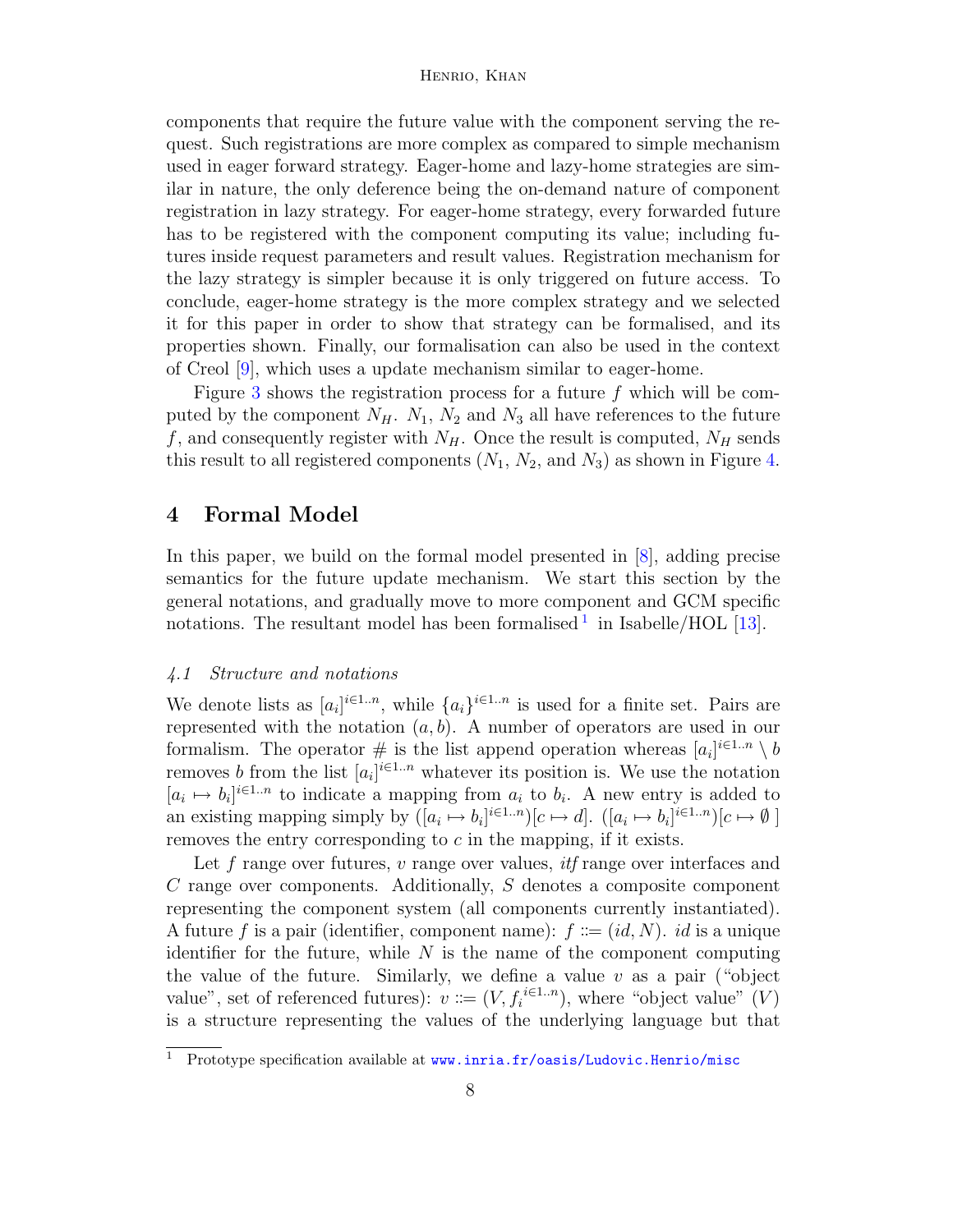we abstracted away by integers. This prevents values from being defined recursively. We denote  $(V_f, f_0)$  the value containing only a future reference  $f_0$ . The second element of v, is the set of futures contained in the value. A Request R is a triple (future, value ,interface):  $R := (f, v, itf)$ .

#### Component structure

For presenting our component model, we choose a representation that include static information like component interfaces and bindings. This allows our model to be expressive enough to support properties and proofs interleaving the component structure and more dynamic features like future update strategies. On a longer term basis it will also allow us to prove properties on component reconfiguration.

Components in our model can be either composites or primitives:

 $C ::= \text{Comp}[N, itfs, subCp, bindings, CompState]$  |  $\text{Prim}[N, itfs, PrimState]$ 

All components have a unique name N (there is only one component with a given name), a list of interfaces  $itfs ::= [itf_i]^{i \in 1..n}$ , and a component state s. Additionally, a composite has a list of subcomponents  $subCp ::= [C_i]^{i \in 1..n}$ , and a set of bindings  $\text{binding} := \{(N_i. \text{iff}_i, N'_i. \text{iff}'_i)^{i \in 1..n}\}\$ .  $(N_i. \text{iff}_i, N'_i. \text{iff}'_i)$  belongs to *bindings* if interface  $itf_i$  of component named  $N_i$  is plugged to the interface  $it f_i'$  of  $N_i'$  (where  $N_i$  and  $N_i'$  can either be a component name or This if the plugged interface is the composite component that defines the bindings).

Each component state s contains a request queue:  $queue := [R_i]^{i \in 1..n}$ , a list of results mapping futures to computed values:  $results ::= [f_i \mapsto v_i]^{i \in 1..n}$ , and a list of futures recipients:  $FRL \coloneqq [f_i \mapsto \{N_j\}^{j \in 1..n_i}]^{i \in 1..n}$ . A primitive component state additionally contains an internal state *(intState)*, and an associated behaviour behaviour. A behaviour is a labelled transition system where the actions of the primitive components are the labels of transactions and the states are the values of intState. An internal state contains a list of current requests:  $currReg ::= [f_i]^{i \in 1..n}$  and a list of futures referenced by the internal state:  $refF ::= [f_i]^{i \in 1..n}$ . Fields of a state are accessed through functions. For example,  $queue(s)$  returns the current queue of the state s. Fields are modified by the operator := as shown below.  $Enqueue(C, R)$  returns the component C where its state s is replaced by  $s$  (queue := queue(s)  $\#R \$ ).

#### Additional constructs

We introduce a registration list  $RL$  to support the eager home strategy; it maps a future to the set of components that require the value for this future:  $RL := [f_j \mapsto \{N_i\}^{i \in 1..n_j}]^{j \in 1..n}$ . The structure of registration list RL is the same as for future recipients list  $FRL$ . The registration list of future f is accessed by  $RL(f)$ , to simplify, if  $f \notin \text{dom}(RL)$  then  $RL(f) = \emptyset$ . We define two new operators for manipulating lists of components. Operator ↑ is a find operation: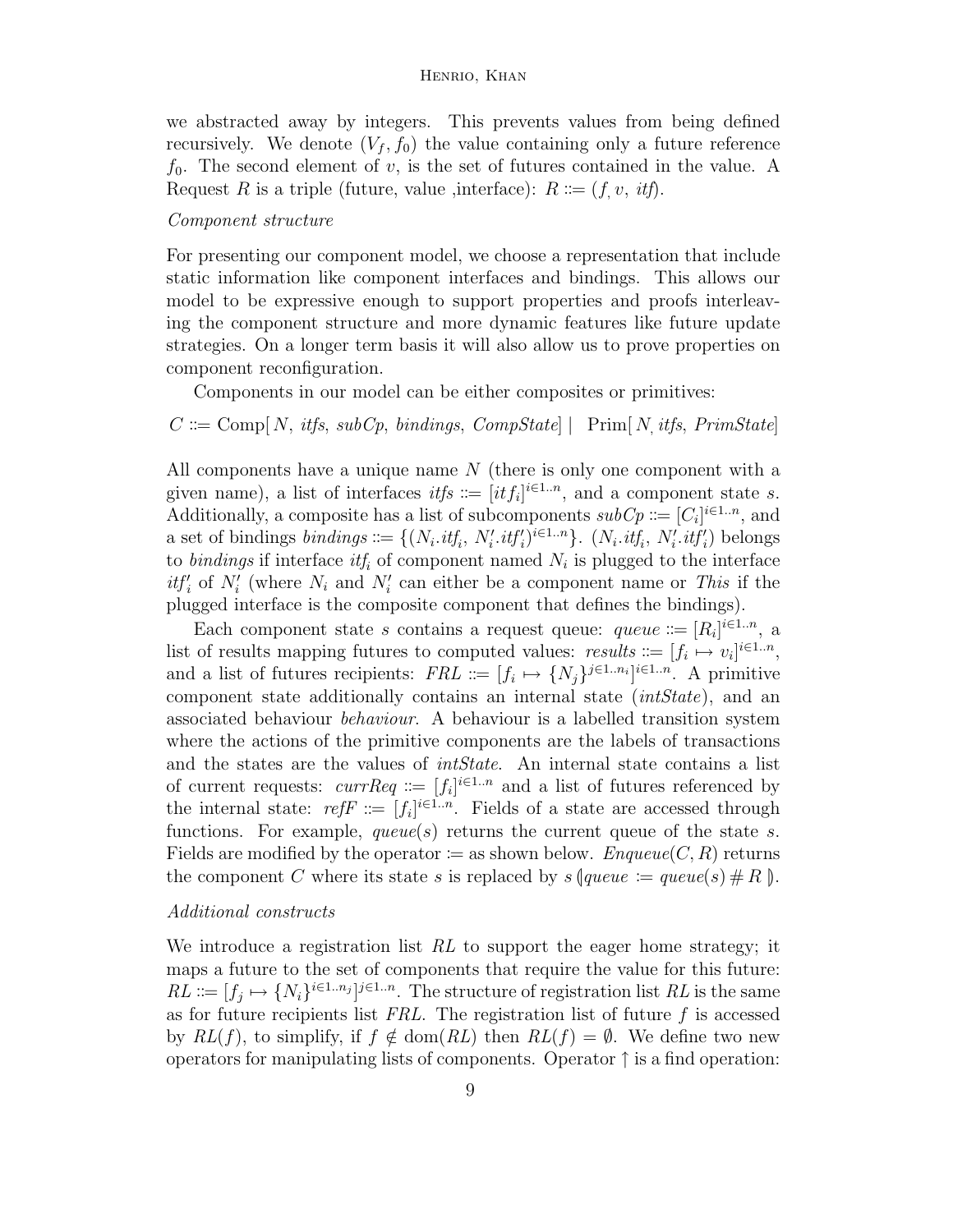$(subCp \uparrow N)$  is the element of  $subCp$  which has the name N. Operator  $\leftarrow$  is the list replacement operator:  $(subCp \leftarrow C_1)$  replaces by  $C_1$  the component in subCp that has the same name as  $C_1$ . List append operator  $\#$  is overloaded for recipient list RL as:

 $RL\# RL' \triangleq [f_j \mapsto M_j \mid f_j \in \text{dom}(RL) \cup \text{dom}(RL') \land M_j = RL(f_j) \cup RL'(f_j)]$ 

To simplify our semantics we introduce a number of support functions.

 $RqIdsSet(S)$  is the set of ids of all requests computed by S. It is the union of the domains of the request queue of  $S$  (queue), its currently executing requests (currReq), and its computed results (results), but also, recursively, requests computed by all its subcomponents.

 $RefFutSet(S)$  is the set of all futures referenced by S and all its subcomponents recursively. It contains futures referenced in the current state  $(reff)$ , futures in the parameters of the requests in the request queue (queue), futures in the the value of computed results (results), and futures referenced by subcomponents. By extension, we define similar function  $RefFutSet(v)$ , giving set of futures in a value  $v$ .

 $host(f)$  is the name of the component computing future  $f(snd(f))$ .

 $cpset(C)$  is the set formed of C and all the components recursively contained in C.

removeResult(f, C, N) looks recursively inside the component C until a component  $C'$  with name  $N$  is found. It returns  $C$  where the state  $s$  of  $C'$  is replaced by  $s$   $\{results = results(s)[f \mapsto \emptyset], FRL := FRL(s)[f \mapsto \emptyset]$ 

update  $FV(v, f, v')$  abstracts away the operation that updates a value v by replacing the occurrences of future  $f$  by  $v'$ . We simplified it so that it removes f from  $RefFutSet(v)$ , and replaces it by  $RefFutSet(v')$ . It returns the new value, and verifies the property:

 $RefFutSet(updateFV(v, f, v')) = RefFutSet(v) \setminus \{f\} \cup RefFutSet(v')$ 

 $qetName(C)$  is the name of the component C.

registerListFutures $(S, RL)$  takes a component system S and a registration list  $RL$  and returns a new component system  $S'$  such that all the entries in the RL have been added to the recipient lists (FRL) of relevant components: The state s of each component of S is replaced by  $s$  (*FRL* = *FRL*(s)  $# RL$ ). This only affects components with name  $host(f)$  where  $RL(f) \neq \emptyset$ .

A summary of the notations appears in Appendix [B.](#page-20-0)

### <span id="page-10-0"></span>4.2 Semantics of component model

The formal semantics of our component model are given by a number of reduction relations defined by a set of inductive rules. The global reduction of the component system is  $\rightsquigarrow$ , it triggers either  $\neg f, v, N \mapsto_F$ , or  $\rightarrow_R$  reduc-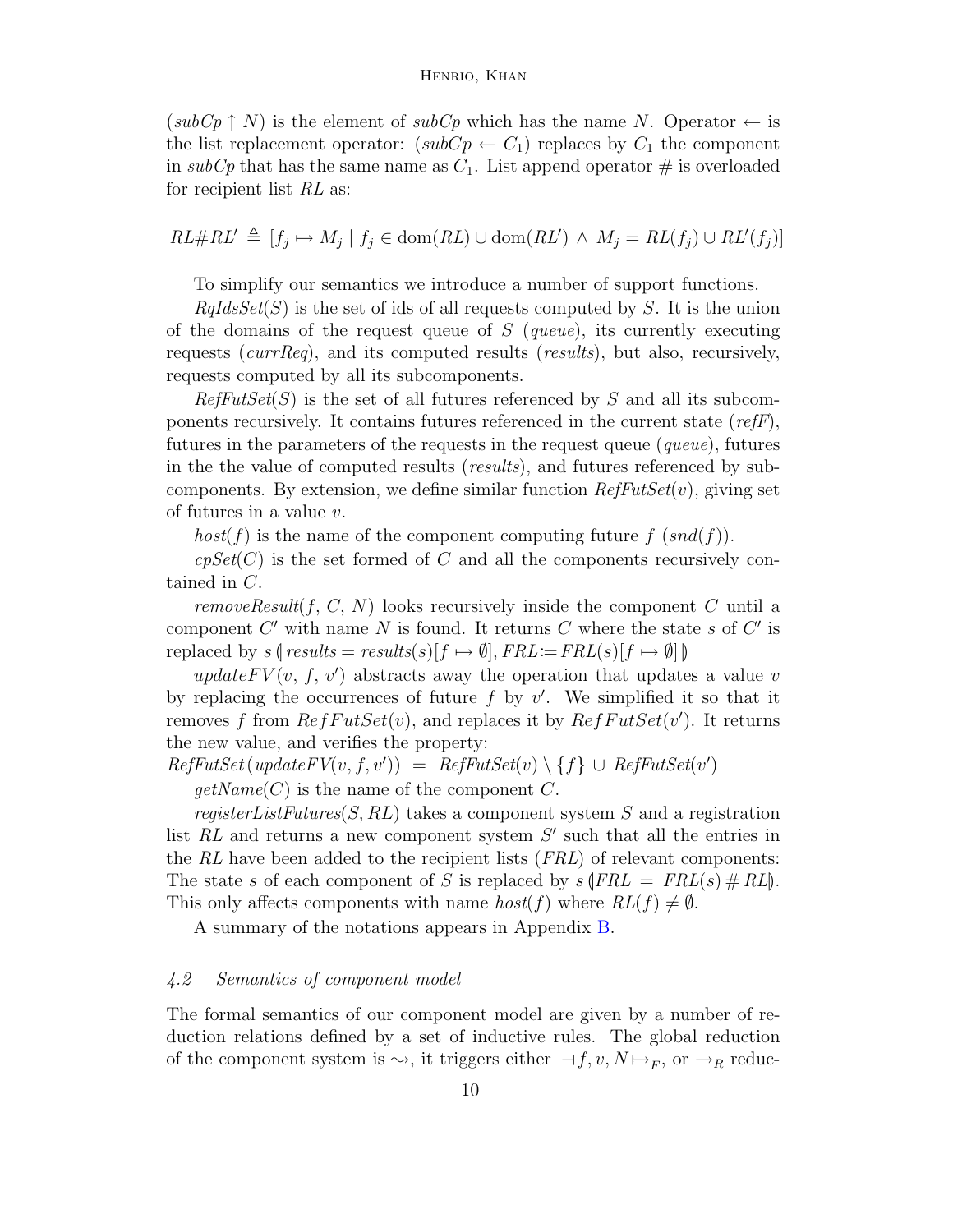tions.  $S \vdash C \rightarrow_R C'$ , RL, if in component system S, component C can be reduced to the component  $C'$ .  $RL$  contains the list of future registrations to be performed.

The parametrised relation  $-\text{i} t f, f, v \mapsto_{\Omega}$  emits messages. In order to be matched with a receive action, the statements  $-\frac{itf}{dt}$ ,  $f, v \mapsto$ <sub>O</sub> are used as hypotheses to the rules for  $\rightarrow_R$  for composite components. If  $S \vdash C \rightarrow itf, f, v \mapsto_O C'$ , then in the component system  $S, C$  emits a request on the interface it f, with parameter  $v$ , and is associated to a future  $f$ ; after the emission,  $C$  becomes  $C'$ . A final parametrised relation  $\neg f, v, N \mapsto_F$  expresses that a component receives the new value for a future (future update message). if  $C \dashv f, v, N \mapsto_F C', RL$ , then the component C with name N receives the value v for the future f. N should register for all the futures in  $v$  via  $RL$ .

Figure [7](#page-12-0) presents reduction rules dealing with composite components. The first rule embeds subcomponent reduction in composite contexts; the second rule allows composite components to emit requests on their external client interfaces. The three Comm-rules define the request transmission over the different kinds of bindings. Trigger future update defines the mechanisms for initiating future updates. Finally, the two Rcv rules performs future updates inside composite components based on whether it is the right component for doing the update or not. The last rule triggers  $\rightarrow_R$  reduction. Figure [5](#page-11-0) illustrates the different kinds of communications expressed by the Comm-rules and the composite call rule. The existence of the different form of rules is due to the component structure. Classically there are two rules for stating that a component is willing to send a communication (one for primitives and one for composites). Additionally, as there are three kind of bindings (from a parent component to a subcomponent, between two subcomponents, or from a subcomponent to its parent), there are three kind of communication rules (resp. CommChild, CommBrother, or CommParent).



<span id="page-11-0"></span>Fig. 5. Component Communications

<span id="page-11-1"></span>Fig. 6. CommBrother

Hierarchy: Hierarchy defines the compositionality of components. If a component  $C$  reduces to a component  $C'$  in isolation, then it also does so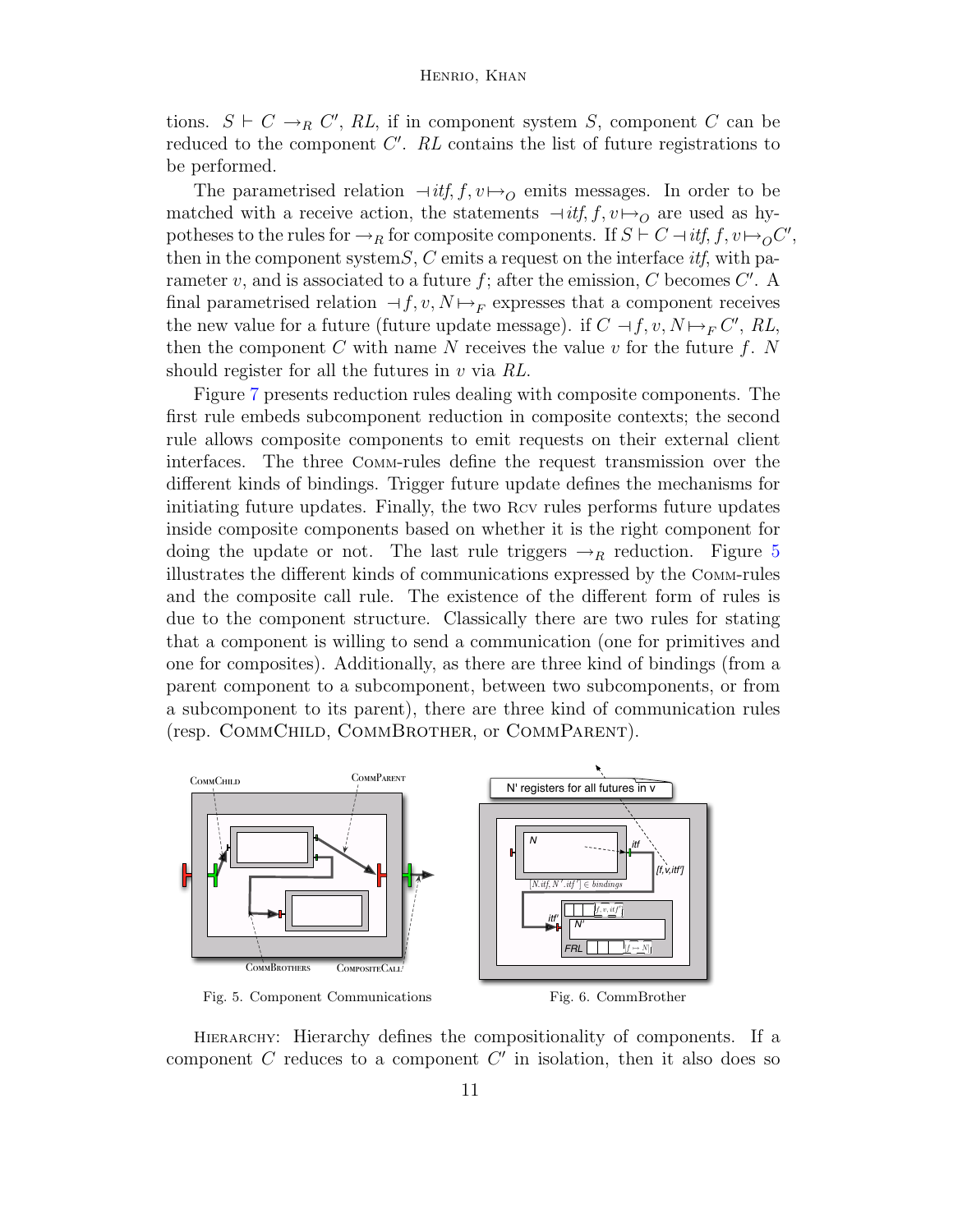**HIERARCHY**  $(subCp \uparrow N) = C \t S \vdash C \rightarrow_R C', RL$  $\overline{S \vdash \mathrm{Comp}[N_0,\mathit{itfs},\mathit{subCp},\mathit{bindings},s] \to_R \mathrm{Comp}[N_0,\mathit{itfs},(\mathit{subCp} \leftarrow C'),\mathit{bindings},s],\;\mathit{RL} }$ CompositeCall  $queue(s) = [f, v, itf] \# Q$  $f' \notin RqldSet(S)$   $s' = s$  (queue :=  $Q$ , results := results(s)  $[f \mapsto (V_f, \{f'\} )]$  $\overline{S \vdash \mathrm{Comp}[N, itfs, subCp, bindings, s] \dashv itf, f', v \mapsto_O \mathrm{Comp}[N, itfs, subCp, bindings, s']$ COMMBROTHERS<br> $C = (subCp \uparrow N)$  $C = (subCp \uparrow N)$  [N.itf, N'.itf']  $\in$  bindings  $S \vdash C \rightarrow$  itf,  $f, v \mapsto_O C'$  host( $f$ ) = N<br>subCp' = subCp ← C' subCp'' = subCp' ← (Enqueue(subCp'  $\uparrow N'$ , [f, v, itf']))  $host(f) = N'$  $S \vdash \text{Comp}[N_0, itfs, subCp, bindings, s] \rightarrow_R$  $\text{Comp}[N_0, itfs, SubCp'', bindings, s], \left[ (f'', N') \right] f'' \in RefFutSet(v)] \# [f, N]$ **COMMCHILD** queue(s) =  $[f, v, it]$  #Q [This.itf, N'.itf']  $\in$  bindings  $f' \notin RefFutSet(S)$  $host(f') = N'$   $subCp' = subCp \leftarrow (Enqueue((subCp \uparrow N'), [f', v, itf'])$  $s' \coloneqq s$  (queue  $\coloneqq Q$ , results  $\coloneqq \operatorname{results}(\overset{\cdot}{s})[f \mapsto (V_f, f')]$ )  $S \vdash \text{Comp}[N_0, itfs, subCp, bindings, s] \rightarrow_R \text{Comp}[N_0, itfs, subCp', bindings, s'],$  $[f', N_0] \# [(f'', N') | f'' \in \mathit{ReffutSet}(v)]$ **COMMPARENT**  $(subCp \uparrow N) = C$  [*N.itf', This.itf*]  $\in$  bindings  $subCp' = subCp \leftarrow C'$   $S \vdash C \rightarrow itf', f, v \mapsto_{O} C'$   $host(f) = N_0$  $\overline{S \vdash \mathrm{Comp}[N_0,\mathit{itfs},\mathit{subCp},\mathit{bindings},s] \rightarrow_R \mathit{Enqueue}(\mathrm{Comp}[N_0,\mathit{itfs},\mathit{subCp}',\mathit{bindings},s],}$  $[f, v, itf], [f, N] \# [(f'', N_0) | f'' \in \mathit{RefFutSet}(v)]$ TriggerFutureUpdate  $C \in cpSet(S_o)$  the state of C is s results(s)(f) = v  $FRL(s)(f) = \{N_i\}^{i \in 1..n}$  $\forall i \in 1..n, S_{i-1} \dashv f, v, N_i \mapsto_F S_i, RL_i \quad S' = \mathop{RemoveResult}(f, S_n, \mathop{getName}(C))$  $\vdash S_o \leadsto \textit{regListFutures}(S',\,RL_1 \# \, RL_2 \# \ldots \# \, RL_n)$ RcvResultComposite(1)  $s' = s{\text{{}results = [f_i \mapsto v_i \mid \exists v'_i, [f_i \mapsto v'_i] \in results(s) \land v_i = updateFV(v'_i, f, v)]},$  $queue = [[f_j, v_j, itf_j] | \exists v'_j, [f_j, v'_j, itf_j] \in queue(s) \land v_j = updateFV(v'_j, f, v)]$  $S \vdash \text{Comp}[N, itfs, subCp, bindings, s] \rightarrow f, v, N \mapsto_F$  $\text{Comp}[N, itfs, subCp, bindings, s']$ ,  $[(f'', N)] | f'' \in \text{RefFutSet}(v)]$ RcvResultComposite(2)  $N_0 \neq N'$   $(subCp \uparrow N) \dashv f, v, N' \mapsto_F C', RL$   $subCp' = subCp \leftarrow C'$ 

 $S \vdash \text{Comp}[N_0,\text{itfs}, \text{subCp}, \text{bindings}, s] \dashv f, v, N' \mapsto_F \text{Comp}[N_0, \text{itfs}, \text{subCp}', \text{bindings}, s], \; RL$ 

R-REDUCTION  

$$
S \vdash S \rightarrow_R S', RL
$$
  

$$
S \rightsquigarrow \text{registerListFutures}(S', RL)
$$

<span id="page-12-0"></span>Fig. 7. Semantics of the component composition

inside a composite. The registration list is the one for the sub-component.

CompositeCall: This rule describes how a composite component emits a call on the external client interface. This request will be handled by the en-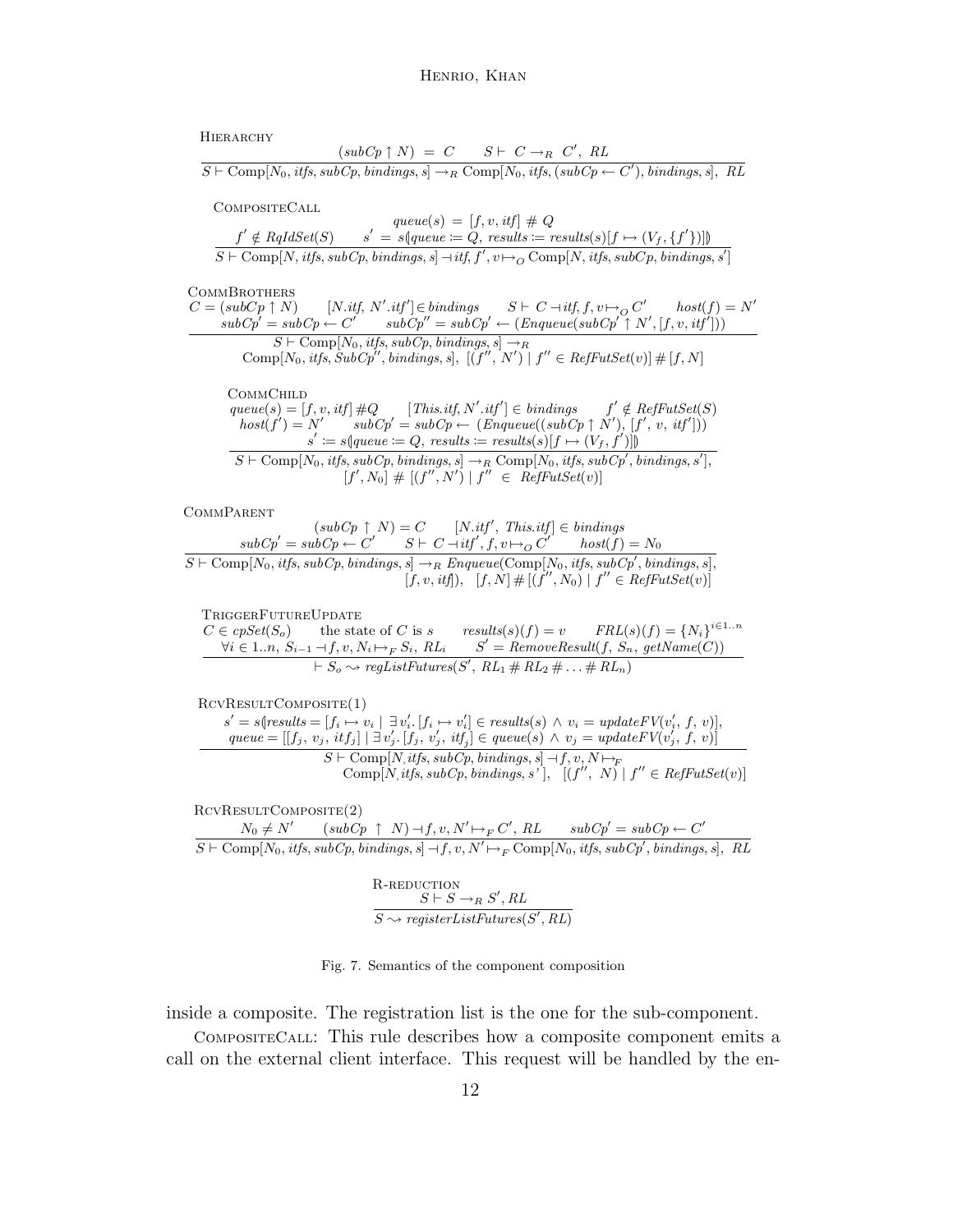

<span id="page-13-0"></span>Fig. 8. CommChild rule

<span id="page-13-1"></span>Fig. 9. CommParent

closing composite. The request  $[f, v, itf]$ , received on internal server interface itf, is sent on the matching external client interface (with same name). This call will be matched against a Comm rule that enqueues this request. A fresh future  $f'$  is found for this new request. The composite component records that the value of  $f$  is now the new future  $f'$ , and dequeues the request.

CommBrothers: This rule expresses communication between two sibling subcomponents of a composite component, as illustrated in Figure [6.](#page-11-1) If N and  $N'$  are the names of two subcomponents of component  $N_0$ , then component N can pass a call to component  $N'$  if the client interface *itf* of N is bound to the server interface it f' of N' ([N.itf, N'.itf']  $\in$  bindings). The call parameters f, v are passed unchanged to interface it f' of subcomponent  $N'$ . The operation Enqueue is used to place the request  $[f, v, itf']$  onto the request queue of the destination. N is reduced simultaneously, sending the request. Component N then register (in the RL list) for receiving the result for future  $f$  when it is available. Similarly,  $N'$  also registers for all futures inside the parameter  $v$ .

CommChild: This rule expresses request delegation between a composite component and its subcomponent as shown in Figure [8.](#page-13-0) The request  $[f, v, itf]$ is dequeued from the request queue of the parent. A new future  $f'$  is created and added to the result list of the parent as the result for this request. The new request  $[f', v, itf']$  is enqueued at the subcomponent. The exact subcomponent is determined using the bindings: a request delegated to a subcomponent necessarily arrived an external server interface, call it *itf*, if *This.itf* is bound to  $N'.itf'$  then the request is sent to the interface  $itf'$  of the subcomponent N'. The component  $N_0$  registers in the RL list to receive the result for  $f'$ , also the destination  $N'$  registers for any future inside the request parameter  $v$ .

CommParent: This rule expresses communication between a subcomponent and the composite component containing it, see Figure [9.](#page-13-1) When a subcomponent N of a composite component  $N_0$  emits a request  $[f, v, itf']$  to its parent, the request is added to the composite component's request queue. For this, the subcomponent interface  $N.$  if  $'$  must be bound to the parent component interface This.it f. The component N registers to receive the value for f when it is available; also, the values for any future inside v must be sent to  $N_0$ .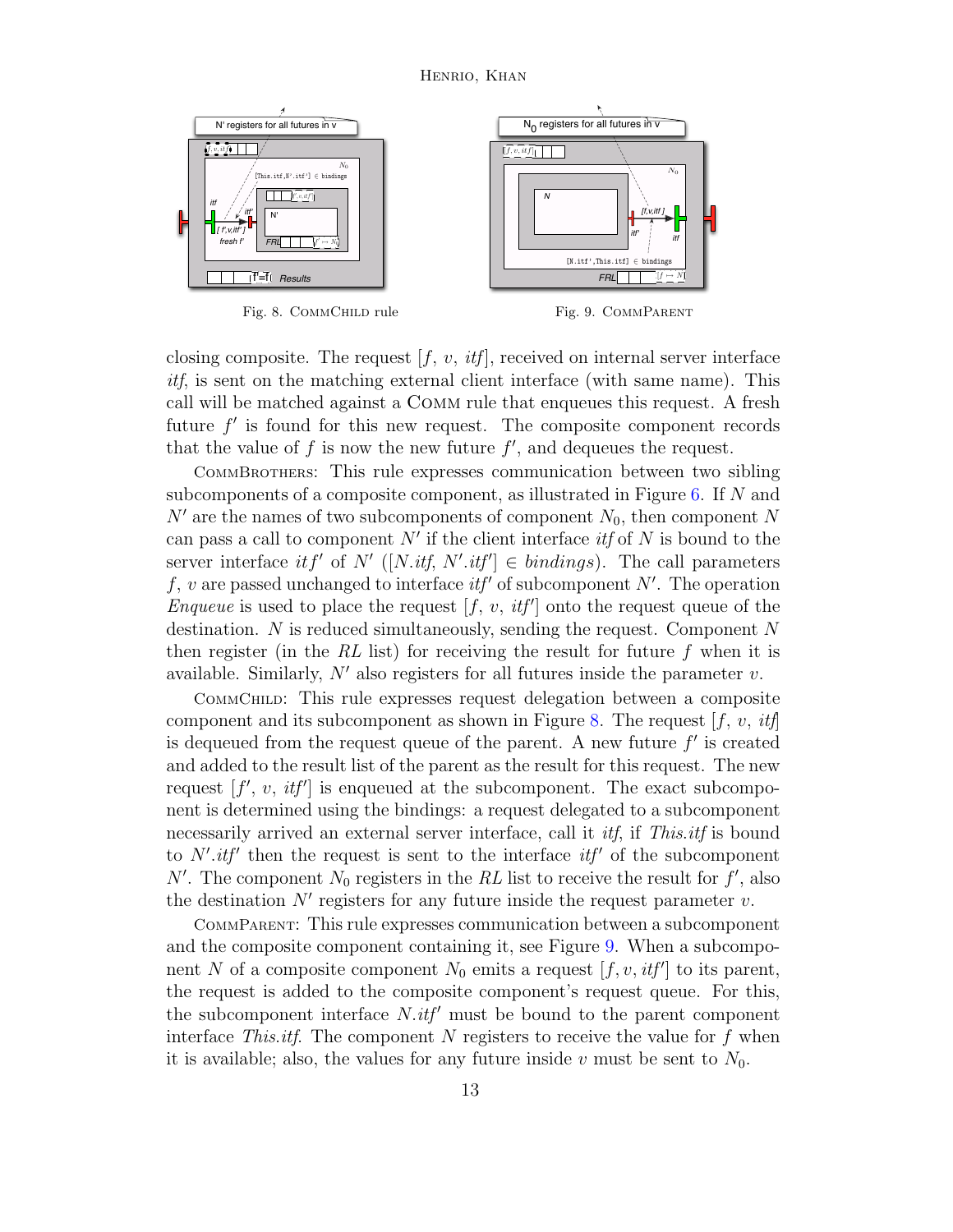TriggerFutureUpdate: This rule selects a computed result of a component C in the component system  $S<sub>o</sub>$  for initiating the future update process. The value v for the future f, has to be sent to all components  $(N_i^{i \in \hat{1} \dots n})$  in future recipient list FRL for the future f. For every component  $N_i$ , a future update is triggered; on  $N_i$ , this is matched by the  $RcvResult$  rule.

 $R\text{cv}$ Result Composite $(1)$ : This rule expresses future update for a composite component which is the destination of the update. At the component  $N$ , the state s is updated such that the new value  $v$  for the future  $f$ , replaces the old value inside both the results and queue. The values for any futures inside  $v$ should be sent to  $N$ , this is recorded in the  $RL$  list.

 $RCVRESULTCOMPOSTTE(2)$ : This rule ensures that a future update is applied at the component that is the destination of the future update, i.e., only at the component which has the same name as given in reduction parameter  $\neg f, v, N \mapsto_F$ . Only the sub-component that contains a component of name N is able to be reduced. This rule navigates in the component hierarchy, finds the component with name  $N$ , and applies rule RCVRESULTCOMPOSITE $(1)$ .

R-REDUCTION: From  $\rightarrow$ <sub>R</sub>, a reduction  $\rightarrow$  for the global component system can be performed, after performing all future registrations.

The reduction rules for the primitive components are similar and appear in Appendix [A.](#page-19-3) We only show one of the rules below. RCVRESULTPRIM expresses the future update for a primitive component. All references to the future f are replaced with the new value v. Entries are made in the FRL for any futures present inside v. Interaction between the component semantics and the internal state of the primitive is enabled by triggering transitions on the primitive behaviour, here ReceiveResult.

$$
\begin{array}{c} \text{RCVRESULTPRIM} \\ \mathit{s''=s'} \text{ (} s, \text{ReceiveResult } f \ v, s') \in \text{behavior(s)} \\ \mathit{s''=s'} \text{ (} \text{results} = [f_i \mapsto v_i \ | \ f_i \in \text{dom}(\text{results}(s)) \ \land \ v_1 = \text{update} \ \text{FV}(\text{results}(s)(f_i), f, v)], \\ \mathit{queue} = [[f_i, v_i, itf_i] \ | \ [f_i, v_i', itf_i] \in s\text{.queue } \land \ v_i = \text{update} \ \text{FV}(v_i', f, v)]]) \\ \hline \mathit{S} \vdash \text{Prim}[N, itfs, s] \rightarrow f, v, N \mapsto_F \ \text{Prim}[N, itfs, s''], [(f'', N) \ | \ f'' \in \text{RefFutSet}(v)] \end{array}
$$

## <span id="page-14-0"></span>5 Formalisation in Isabelle and Properties

Isabelle/HOL is a generic interactive theorem proving framework, that allows implementation of formalised object logic. This section outlines the mechanisation of our component model in Isabelle/HOL, its semantics including eager home strategy, and several formalised proofs.

First, the definition of the component structure and the component semantics are directly translated from the preceding sections as we will show below. Then this section will describe the properties we proved using our formalisation. This is clearly the most innovative part of this paper as it shows that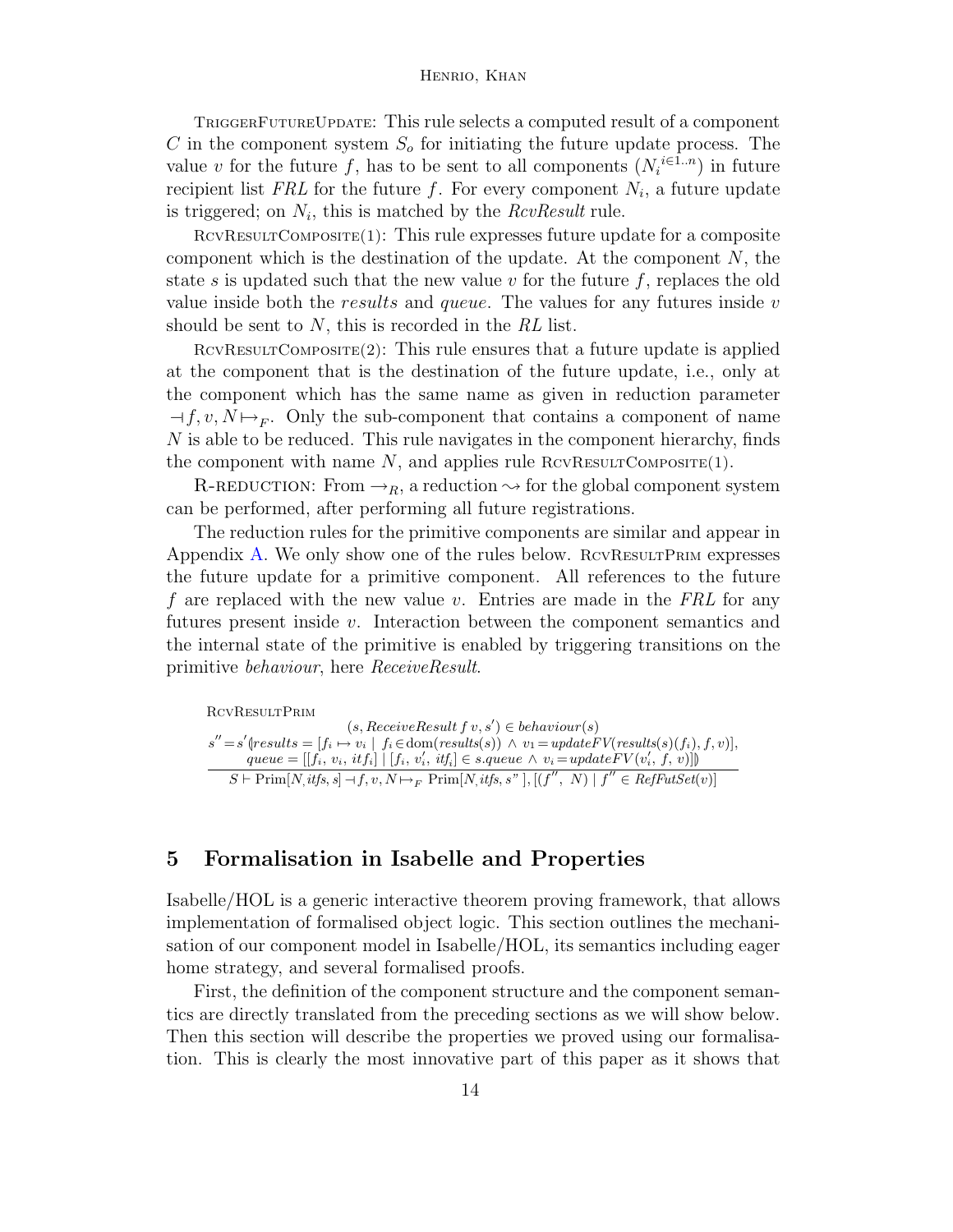our formalisation is able to handle mechanised proofs entailing reasoning on components, their structure, and futures. While the formalisation represents a few hundreds lines of code, the proofs are much longer (above 5000 lines) and entail reasoning interleaving component structure, semantics, and future registration aspects.

#### Component model

The data type for components is defined as follows: datatype Component = Primitive Name (Name→ Interface) PrimState | PrimState | Composite Name (Name→ Interface) (Component list) (Binding set) CompState

Isabelle/HOL support for finite sets is much weaker than for list, thus it is easier to reason on lists as compared to sets. Consequently, we utilise lists where possible; for example, the subcomponents of a composite are defined as a list of components, which allows inductive reasoning on the component structure. We model the bindings in composite components as a set because no inductive reasoning is required on bindings. In practice, we only reason on a subset of components, that we call correct components:

constdefs CorrectComponent:: "Component 7→ bool" "CorrectComponent C == CorrectCompStructure C  $\land$  distinct(RqIdList C) ∧ (RefFutSet C) ⊆ (set(RqIdList C))∧ distinct(map getName(cpList C )

CorrectComponent states the correctness rule for a component as: component should be constructed correctly (more precisely: bindings are one-to-one, and connect an existing client interface to an existing server one, local behaviour of primitives refer to existing interfaces, . . . ). Each future should correspond to a unique request in the component hierarchy (RqIdList has no duplicate), and each futures referenced by the components should correspond to a request. Finally, names of components in the composition should be unique. Note that cpList returns list of all components in the composition, recursively (cpSet C= set(cpList C)). The requirement of checking correct referencing throughout the composition hierarchy is stronger than what is needed for most proofs, and can at times be loosened, resulting in a weaker correctness rule(shown as CorrectComponentWeak in Isabelle/HOL implementation).

#### Semantics

The semantics of primitive and composite components, as detailed in Section [4.2](#page-10-0) and Appendix [A](#page-19-3) has been entirely specified in Isabelle/HOL. To compare semantic specification in Isabelle to its mathematical equivalent, we show below the COMMPARENT, and compare it to Figure [7.](#page-12-0) It is easy to see the equivalence of the two specifications (only a few intermediate variables were removed in the Isabelle version),

#### CommParent:

 $\mathbb{P}[[\texttt{subCp}{\uparrow}\texttt{N}) = \texttt{Some C},\allowbreak\texttt{|src=N}.\texttt{itf}',\texttt{dest=This}.\texttt{itf}] \in \texttt{bindings}$ ; snd f= N0;S  $\vdash$  C− $\texttt{ff},\texttt{v},\texttt{N} \mapsto_O \texttt{C'}$ "  $\implies$  S  $\vdash$  Composite NO itfs subCp bindings s  $\rightarrow$   $_R$  (Composite NO Itf (subCp<-C') bindings s)  $\leftarrow$  [id=f, param= v,invokedItf= itf ], (f, N) # (map ( $\lambda$  id. (id, NO )) (snd (v))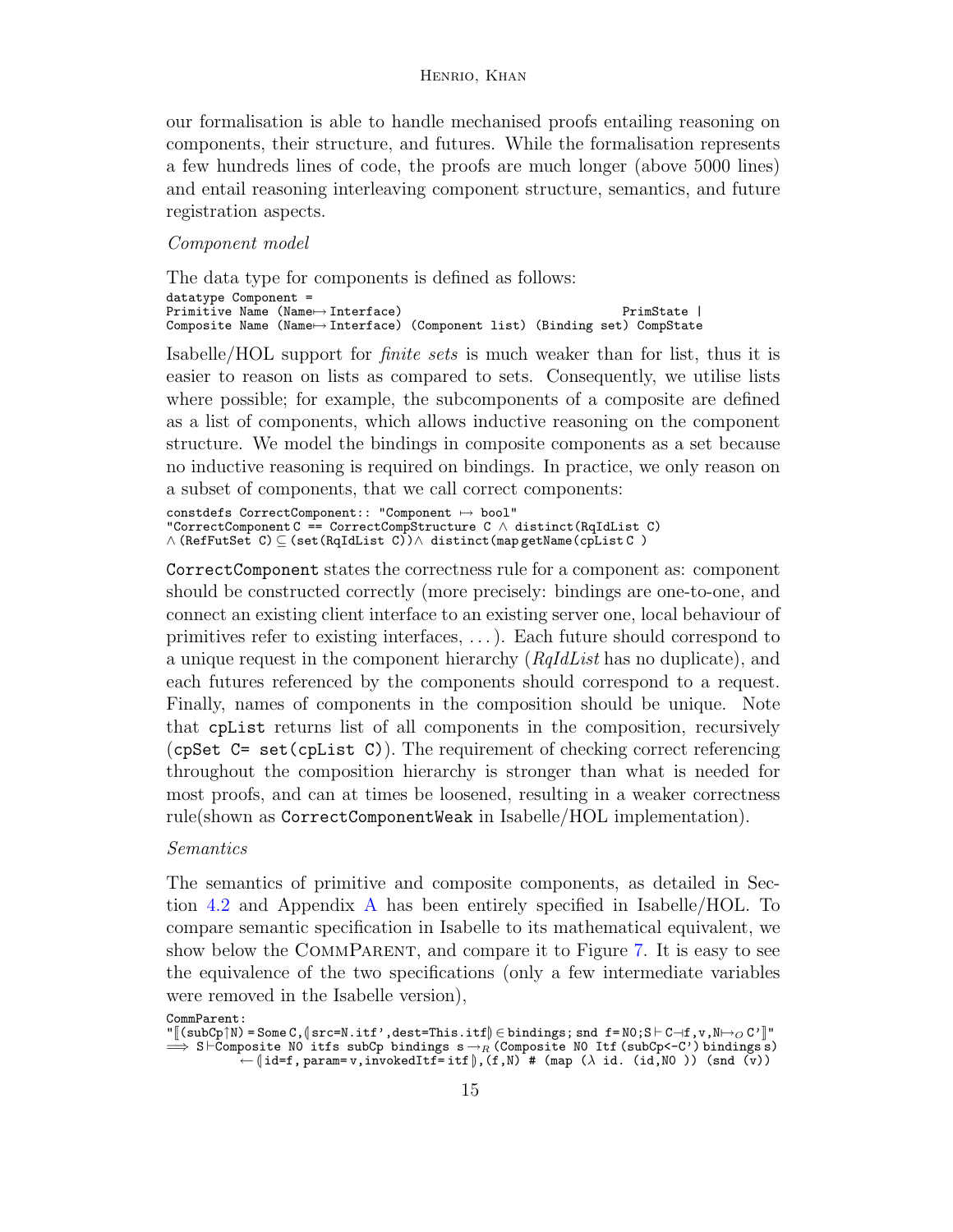#### Properties and proofs

The formalisation sketched above and entirely written in Isabelle/HOL is rich enough to allow proofs of various lemmas. Our objective is to have a framework rich enough to address most aspects of distributed components features, but also the framework should be close enough to the existing component framework so that equivalence between the implementation of the framework and the specification is simple and convincing. We believe that our approach is adequate to prove properties entailing component structures, asynchronous communications, and component behaviours. More specifically in this paper we focused on the implementation of a future update strategy. Consequently, we only present below theorems related to future updates and registration of futures. Of course those properties cannot be proved without relying on numerous other lemmas mainly related to components structure, and navigation inside component hierarchy. Most of the lemmas are proved by induction on the component structure or on the reduction rules.

A first crucial theorem we proved is UpdatedFutureDisappear; it assures that when a future has been updated, no reference to this future exist in the updated component. More precisely, when the future f is updated, at the component with the name N inside the component system S, the new component C (with the name N) inside the reduced system S2 no longer has a reference to f (LocalRefFutSet returns the list of futures referenced locally by C, it is similar to RefFutSet but does not enter subcomponents).

```
lemma UpdatedFutureDisappear:
\|S-f,\dot{v},N\mapsto F S2, RL; CorrectComponent S; (S2 \uparrow\uparrow N) = Some C; f \notin set (snd v)
\Rightarrow f \notin LocalRefFutSet C)"
```
Concerning future registration, the main theorem we proved in Isabelle is the following one (GlobalRegisteredFuturesComp checks that all futures are registered in the given component system):

theorem FuturesRegistered:

```
"[ + C1 < C2; CorrectComponent C1; GlobalRegisteredFuturesComp C1 ||
=⇒ GlobalRegisteredFuturesComp C2"
```
It states that after global reduction  $\vdash$ C1  $\rightsquigarrow$  C2, all futures registered in C1 are also registered in the reduced system C2 along with any new futures generated as the result of component communications. Consequently, the proof of the theorem relies on lemmas about transmission of registered futures, and registration of newly created futures. We show two such lemmas below.

The first lemma states that, if a future  $f$  (in component named N) is registered in C, and C reduces by  $\rightarrow_R$  to C', then the f is also registered in C'.

lemma R\_maintainsRegFutures:

```
\lVert \P \rVert \mathbb{S} \vdash \mathsf{C} \rightarrow_R \mathsf{C}',RL; CorrectComponent C; RegisteredFuture f N C; C∈cpSet S
=⇒ RegisteredFuture f N C'"
```
The second lemma concerns registration of new futures. It states that if in a source configuration, all futures contained in a subcomponent of C1 are regis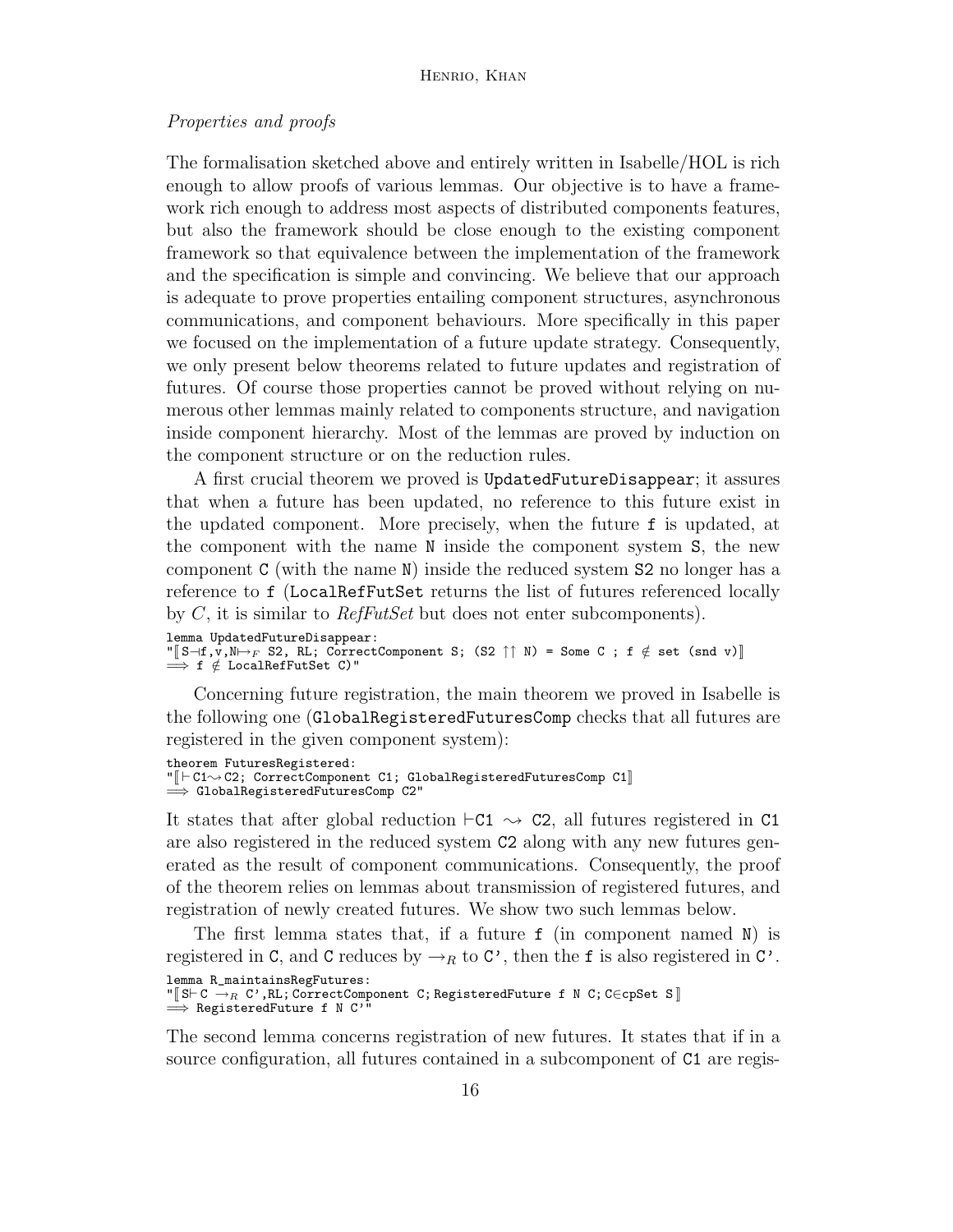tered in S (expressed by LocalRegisteredFuturesComp). Let C2 be obtained by  $\rightarrow_R$  reduction from C1. Then, a future referenced from a subcomponent C' of C2 is either initially registered in S or will be registered because a corresponding entry is in the registration list RL.

lemma registeredFutures\_R: "S ⊢ C1  $\rightarrow$  R C2, RL; C1∈cpSet S; ∀C∈cpSet C1. LocalRegisteredFuturesComp C S; C'∈cpSet C2; f∈LocalRefFutSet C'] =⇒ RegisteredFuture f (getName C') S ∨ (f, getName C')∈set RL"

Above proofs are almost entirely mechanised: only properties ensuring preservation of CorrectComponent by the reduction are left for future works.

The two theorems presented in this section ensure that the eager home future update strategy is complete, that is it keep track of the future references in all the component system, and then it updates all those references, removing all references to the considered futures. Consequently, the future can safely be garbage collected. This strategy can be thus adopted in the implementation of the GCM; this guarantees safety of the future update implementation.

This work is not particularly tied to the use of Isabelle/HOL: similar formalisation and results could be obtained with another theorem prover.

## 6 Conclusion

This paper presented a model for distributed components communicating asynchronously using futures. The communication model is based on a request-reply paradigm, where requests are enqueued at target component and invoker receives a future, representing the result. Futures are first class: and consequently future references can be spread across components. When the results are available, they are sent to the relevant components using a future update strategy.

Future update strategies are somewhat neglected in the literature. We believe that even though future update strategies need not be included for studying properties of a language, they are still important for reasoning on the implementation of this language. Consequently, our semantics include formalisation of a future update strategy. Our model is precise and expressive enough to reason about futures and components, and to guarantee correctness properties. The properties shown here are: futures are registered correctly during reduction, and futures values can be safely garbage collected after update. All of our work, the component model specification, its semantics, and proofs of properties, has been mechanised in isabelle/HOL. Those mechanised proofs ensure the correctness of the implementation of future updates in ProActive/GCM.

We now have sufficient formal constructs and tools to express future update strategies and to study their properties. This work showed that it is possible to formally prove completeness and correctness of our future update mechanism,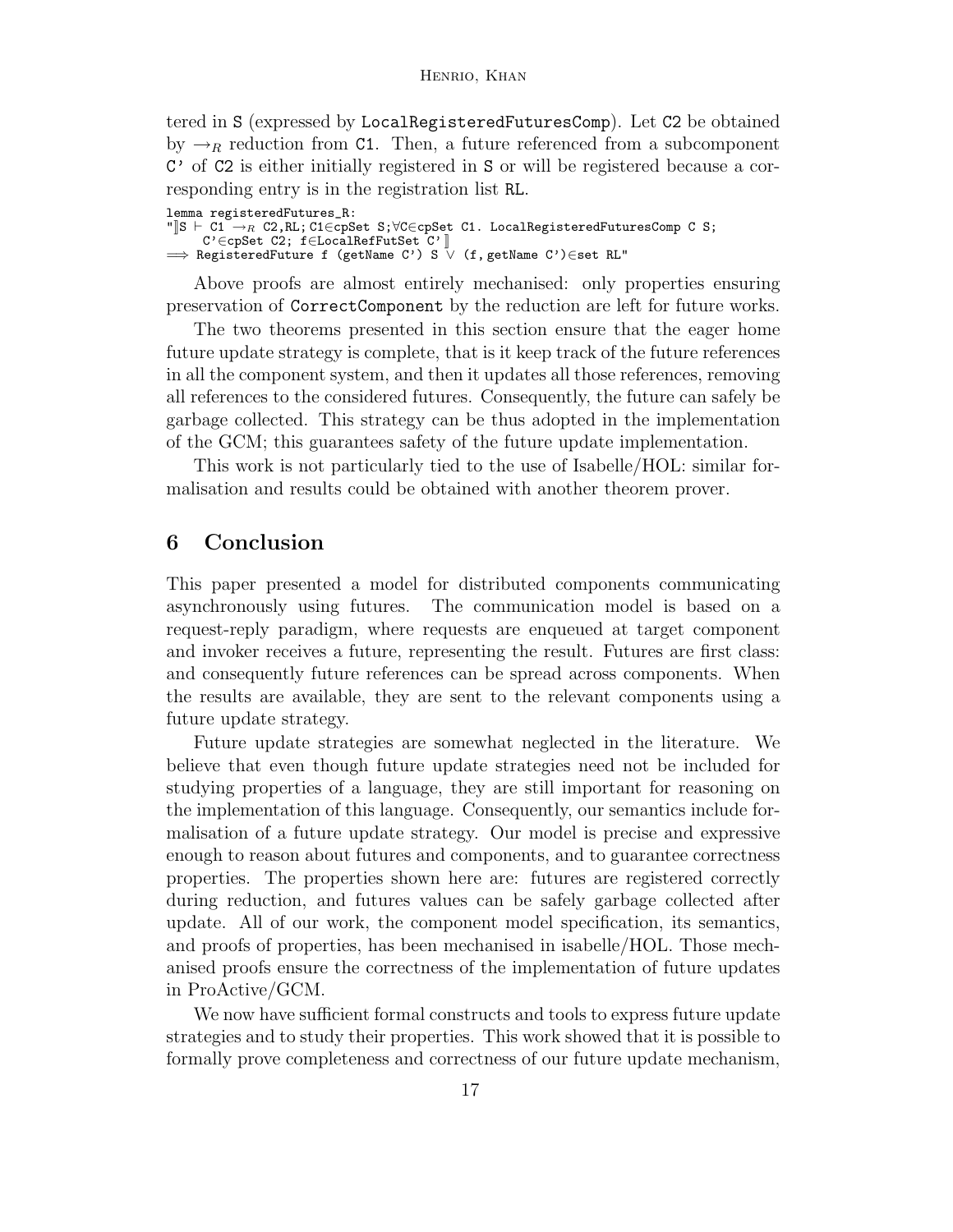and of the corresponding implementation in ProActive/GCM. The proofs are relatively long due to the numerous reduction rules, and the rich component structure, thus a lot of cases had to be considered. One of the main difficulties was to design the good representation for our model in the Isabelle theorem prover. A crucial point during the specification phase was to find the good Isabelle/HOL abstraction to represent the component structures. We think we found a good balance between expressiveness and abstraction, that allows formal reasoning but is close enough to the component model implementation.

We now intend to further study the update strategies and to establish an equivalence between different strategies. Also this framework seems to be a good basis to study reconfiguration in distributed component systems.

### References

- <span id="page-18-0"></span>[1] Baude, F., D. Caromel, C. Dalmasso, M. Danelutto, V. Getov, L. Henrio and C. Pérez, Gcm: a grid extension to fractal for autonomous distributed components, Annales des Télécommunications  $64$  (2009).
- <span id="page-18-10"></span>[2] Boer, F. S. D., D. Clarke and E. B. Johnsen, A complete guide to the future, in: Proc. 16th European Symposium on Programming (ESOP'07), LNCS 4421 (2007), pp. 316–330.
- <span id="page-18-8"></span>[3] Caromel, D., C. Delbé, A. di Costanzo and M. Leyton, *ProActive: an integrated platform for* programming and running applications on grids and P2P systems, Computational Methods in Science and Technology  $12$  (2006), pp. 69–77.
- <span id="page-18-1"></span>[4] Caromel, D. and L. Henrio, "A Theory of Distributed Object," Springer-Verlag, 2005.
- <span id="page-18-7"></span>[5] Dedecker, J., T. V. Cutsem, S. Mostinckx and W. D. Meuter, Ambient-oriented programming in ambienttalk, in: Proceedings of 20th European Conference on Object-oriented Programming (ECOOP) (2006).
- <span id="page-18-5"></span>[6] Halstead, Jr., R. H., Multilisp: A language for concurrent symbolic computation, ACM Transactions on Programming Languages and Systems (TOPLAS) 7 (1985), pp. 501–538.
- <span id="page-18-9"></span>[7] Henrio, L. and F. Kammüller, *Functional active objects: Typing and formalisation*, in: Proceedings of the International Workshop on the Foundations of Coordination Languages and Software Architecture (FOCLASA) (2009).
- <span id="page-18-12"></span>[8] Henrio, L., F. Kammüller and M. Rivera, An asynchronous distributed component model and its semantics, in: FMCO 2008 (2009).
- <span id="page-18-4"></span>[9] Johnsen, E. B., O. Owe and I. C. Yu, Creol: a type-safe object-oriented model for distributed concurrent systems, Theoratical Computer Science 365 (2006), pp. 23–66.
- <span id="page-18-2"></span>[10] Khan, M. U. and L. Henrio, First class futures: a study of update strategies, Research Report RR-7113, INRIA (2009). URL <HAL:http://hal.archives-ouvertes.fr/inria-00435573/en/>
- <span id="page-18-11"></span>[11] Merle, P. and J.-B. Stefani, A formal specification of the Fractal component model in Alloy, Research Report RR-6721, INRIA (2008). URL <http://hal.inria.fr/inria-00338987/en/>
- <span id="page-18-6"></span>[12] Niehren, J., J. Schwinghammer and G. Smolka, A concurrent lambda calculus with futures, Theoretical Computer Science 364 (2006), pp. 338–356.
- <span id="page-18-3"></span>[13] Nipkow, T., L. C. Paulson and M. Wenzel, "Isabelle/HOL – A Proof Assistant for Higher-Order Logic," LNCS 2283, Springer-Verlag, 2002.
- <span id="page-18-13"></span>[14] Ranaldo, N. and E. Zimeo, Analysis of different future objects update strategies in proactive, in: IPDPS 2007: Parallel and Distributed Processing Symposium, IEEE International, 2007.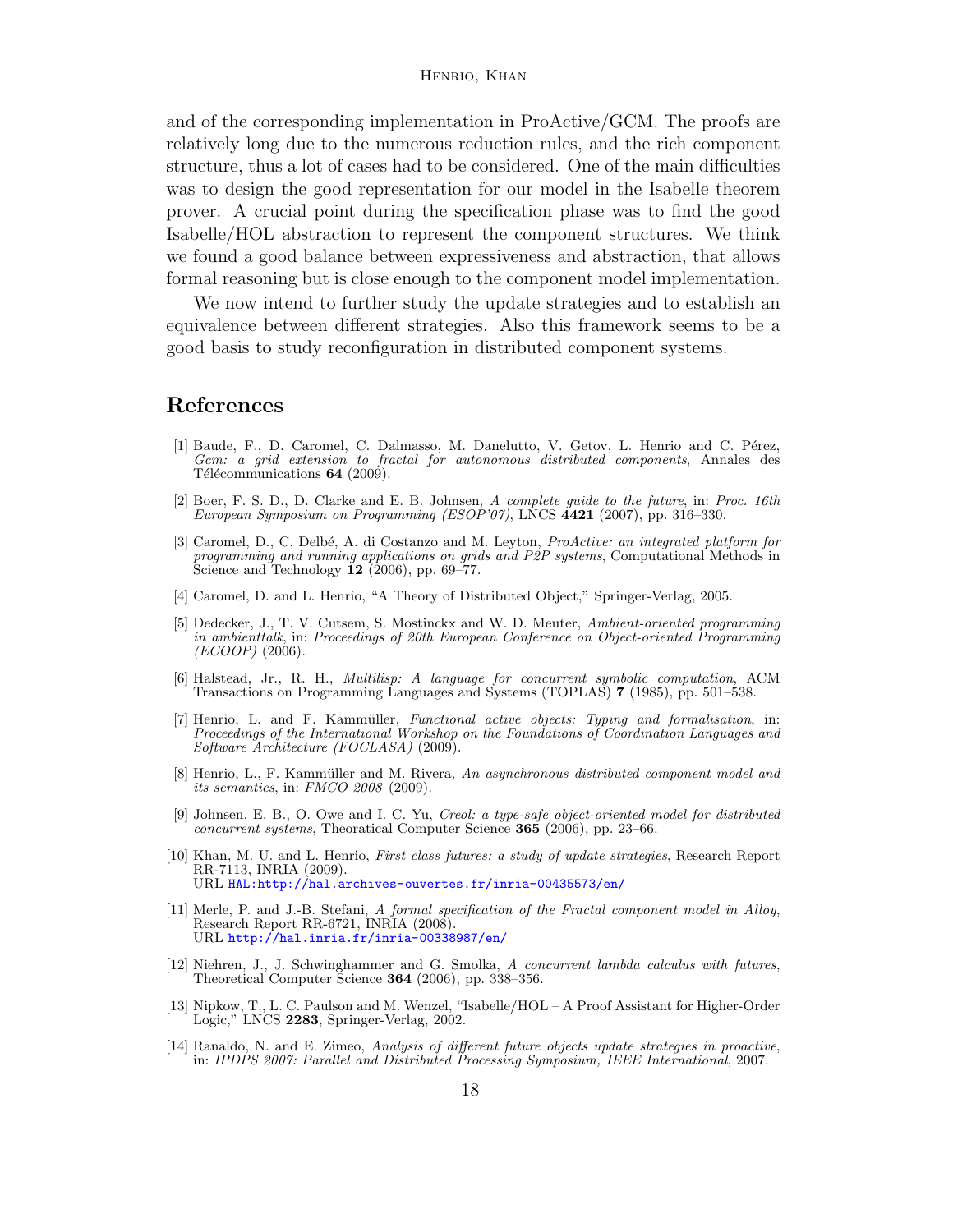- <span id="page-19-2"></span>[15] Taura, K., S. Matsuoka and A. Yonezawa, Abcl/f: A future-based polymorphic typed concurrent object-oriented language - its design and implementation, in: Proceedings of the DIMACS workshop on Specification of Parallel Algorithms (1994), pp. 275–292.
- <span id="page-19-1"></span>[16] Welc, A., S. Jagannathan and A. Hosking, Safe futures for java, SIGPLAN Not. 40 (2005).
- <span id="page-19-0"></span>[17] Yonezawa, A., E. Shibayama, T. Takada and Y. Honda, Modelling and programming in an object-oriented concurrent language ABCL/1, in: Object-Oriented Concurrent Programming, MIT Press, 1987 .

## <span id="page-19-3"></span>A Primitive Component Semantics

**TAU**  $(PintState(s), Tau, s_2) \in behaviour(s)$  $S \vdash \text{Prim}[N, itfs, s] \rightarrow_R \text{Prim}[N, itfs, s[PintState := s_2]], []$ Call  $(PrintState(s), Call(i<sub>1</sub>, v, f), s<sub>2</sub>) \in behaviour(s)$   $f \notin RefFutSet(S)$  $S \vdash \mathrm{Prim}[N, itfs, s] \dashv i_1, f, v \mapsto_O \mathrm{Prim}[N, itfs, s(PintState := s_2)]$ **ENDSERVICE**  $(PintState(s),EndService(f, v), s_2) \in behavior(s)$  $S \vdash \mathrm{Prim}[N, itfs, s] \rightarrow_R \mathrm{Prim}[N, itfs, s[PintState:=s_2, results:=results(s) \#[f, v]]], [$ **SERVENEXT**  $(PrintState(s), NewService(v, f), s_2) \in behavior(s)$  queue $(s) = [f, v, i] \# Q$  $S \vdash \text{Prim}[N, itfs, s] \rightarrow_R \text{Prim}[N, itfs, s(\text{PintState} := s_2, queue := Q)], [ ]$ RcvResultPrim

 $(s, ReceiverResult(f, v), s') \in behavior(s)$  $s'' = s'$ ( $results = [f_i \mapsto v_i \mid f_i \in \text{dom}(\text{results}(s)) \land v_1 = \text{update} \overrightarrow{FV}((\text{results}(s))(f_i), f, v)],$  $queue = [[f_i, v_i, itf_i] \mid [f_i, v'_i, itf_i] \in queue(s) \land v_i = updateFV(v'_i, f, v)]$  $S \vdash \mathrm{Prim}[N, itfs, s] \dashv f, v, N \mapsto_F \mathrm{Prim}[N, itfs, s" ], [(f'', N) \mid f'' \in \mathit{RefFutSet}(v)]$ 

Fig. A.1. Primitive Component Semantics

This appendix presents the reduction rules expressing the operational semantics of primitive components. Each of the rule updates the internal state of the component according to its behaviour, additionally:

Tau allows internal transitions.

Call emits a message towards another component. A new future is created to represent the result of this call.

ENDSERVICE terminates a request execution. The produced value  $v$  is stored as the result for future  $f$ , inside the computed results.

ServeNext serves the next request, in a FIFO order. The request is dequeued. RCVRESULTPRIM receives a future value, and replaces all references to the future by the new value.